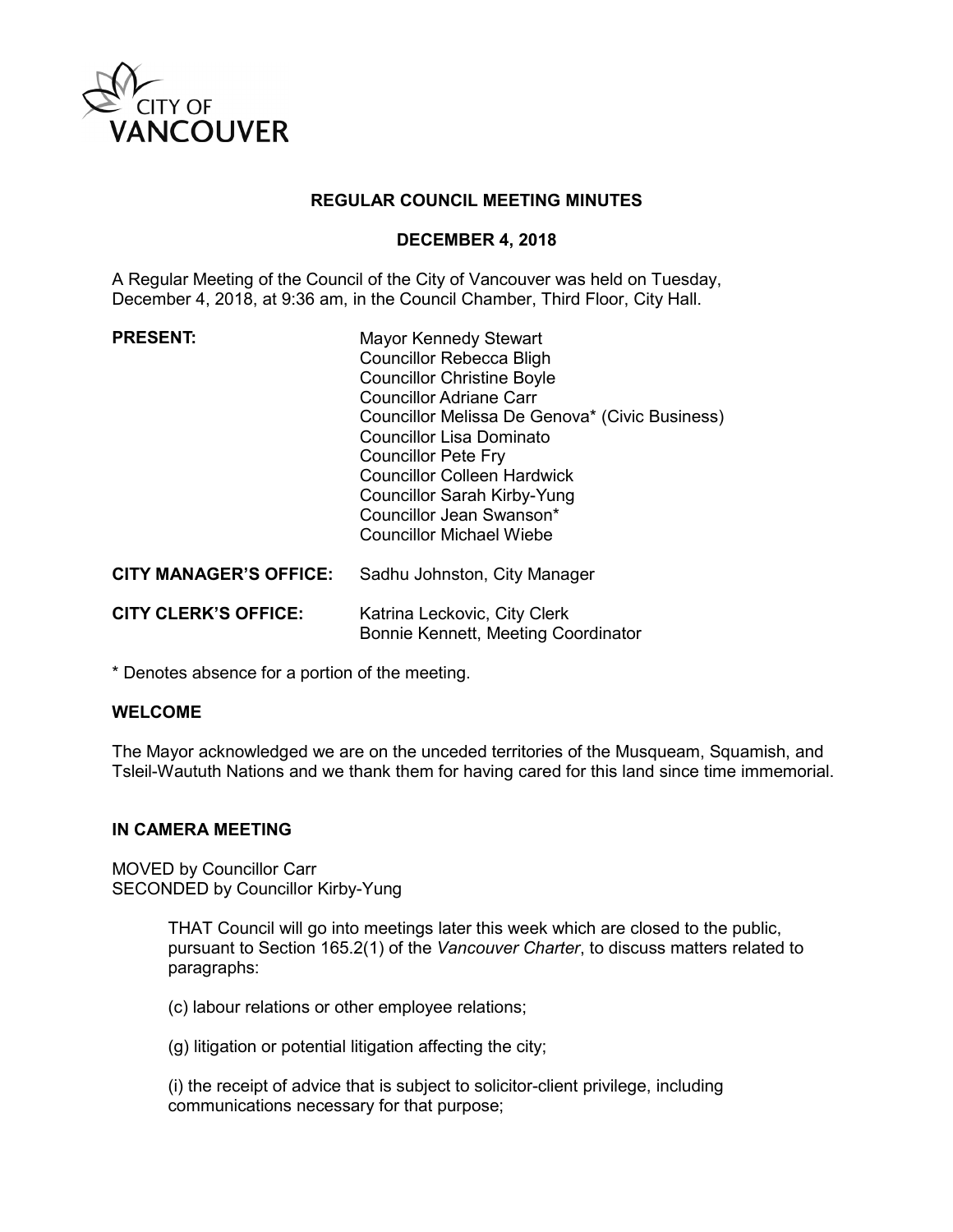(k) negotiations and related discussions respecting the proposed provision of an activity, work or facility that are at their preliminary stages and that, in the view of the Council, could reasonably be expected to harm the interests of the city if they were held in public.

CARRIED UNANIMOUSLY

(Councillor De Genova absent for the vote due to Civic Business)

# **ADOPTION OF MINUTES**

1. Regular Council – November 13, 2018

MOVED by Councillor Hardwick SECONDED by Councillor Dominato

THAT the Minutes of the Regular Council meeting of November 13, 2018, be approved.

CARRIED UNANIMOUSLY (Councillor De Genova absent for the vote due to Civic Business)

2. Court of Revision (Local Improvements) – November 22, 2018

MOVED by Councillor Carr SECONDED by Councillor Kirby-Yung

> THAT the Minutes of the Court of Revision (Local Improvements) meeting of November 22, 2018, be approved.

CARRIED UNANIMOUSLY (Councillor De Genova absent for the vote due to Civic Business)

# **MATTERS ADOPTED ON CONSENT**

MOVED by Councillor Hardwick SECONDED by Councillor Boyle

> THAT Council refer the following reports to the Standing Committee on City Finance and Services meeting on December 5, 2018, at 9:30 am, in order to hear from speakers:

- Administrative Report dated October 25, 2018 entitled, "2018 Temporary Modular Housing Homelessness Action Week Grants";
- Administrative Report dated October 29, 2018, entitled, "2019 Land Assessment Averaging: Notice to BC Assessment Authority".

CARRIED UNANIMOUSLY

(Councillor De Genova absent for the vote due to Civic Business)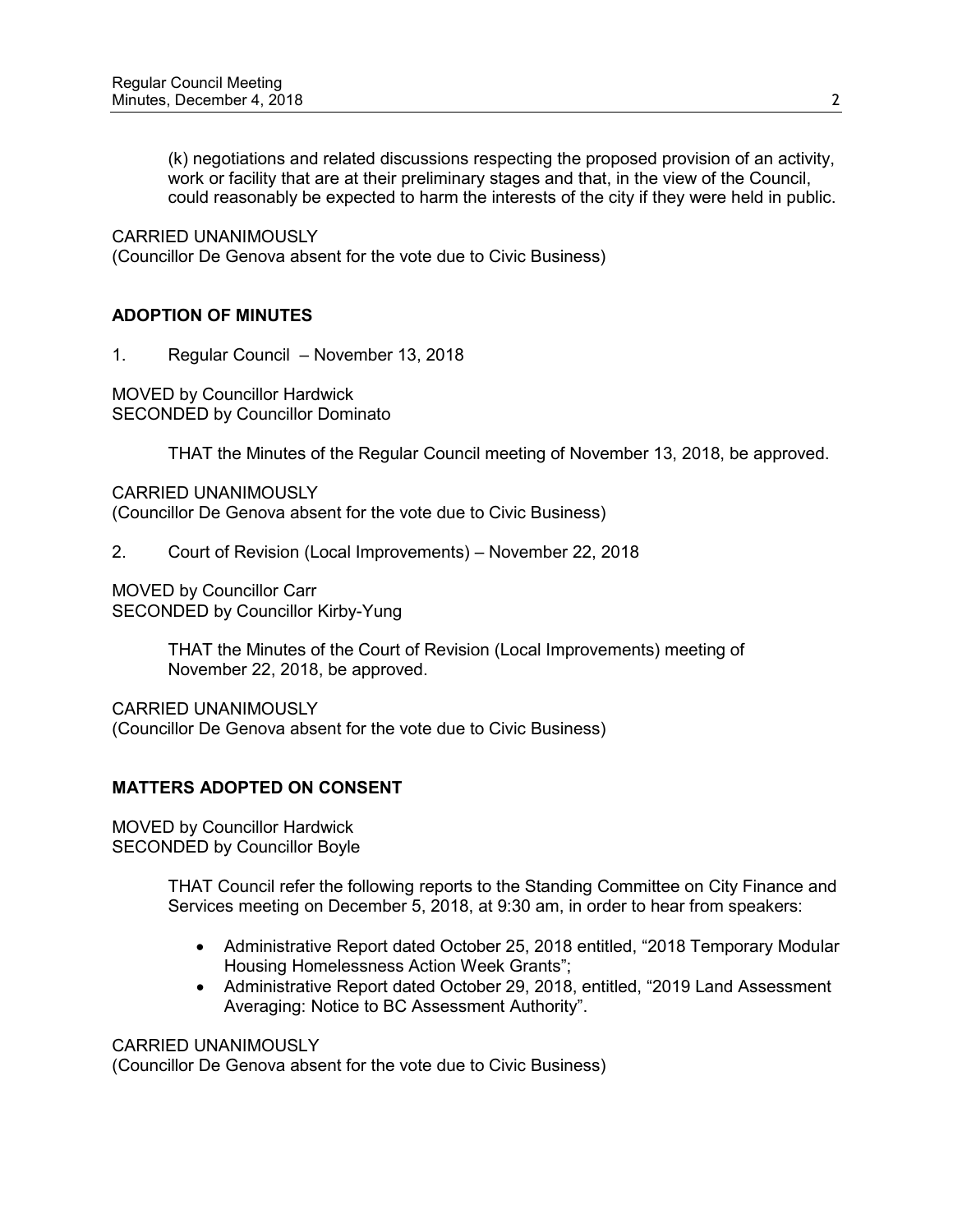MOVED by Councillor Carr SECONDED by Councillor Dominato

THAT Council adopt Communication 1 and Policy Report 1, on consent.

CARRIED UNANIMOUSLY

(Councillor De Genova absent for the vote due to Civic Business)

# **REPORT REFERENCE**

### **1.** *Perspectives on a New City Plan: How Might Young People Stay and Thrive in Vancouver?* **SFU Semester in Dialogue at CityStudio**

Gil Kelley, General Manager of Planning, Urban Design and Sustainability, along with undergraduate students in the CityStudio program, provided a presentation on projects developed in the current semester in Dialogue at CityStudio and responded to questions.

\* \* \* \* \*

*Note: Council previously agreed to deal with UB-1 "Protecting Tenants from Renovictions and Aggressive By-Outs" at 5 pm.*

*For clarity, the minutes are recorded in chronological order.* 

*\* \* \* \* \**

# **COMMUNICATIONS**

#### **1. 2019 Council Meetings Schedule Revision**

A. THAT Council approve a change in the time of the following Business Licence Hearings from 9:30 am to 6 pm:

| <b>Date</b>                | <b>Scheduled</b><br>Time | <b>Proposed</b><br><b>Time</b> | <b>Meeting Type</b>             |
|----------------------------|--------------------------|--------------------------------|---------------------------------|
| Tuesday, February 19, 2019 | $9:30$ am                | 6 pm                           | <b>Business Licence Hearing</b> |
| Wednesday, April 10, 2019  | $9:30$ am                | 6 pm                           | <b>Business Licence Hearing</b> |
| Tuesday, June 18, 2019     | $9:30$ am                | 6 pm                           | <b>Business Licence Hearing</b> |
| Wed. September 18, 2019    | $9:30$ am                | 6 pm                           | <b>Business Licence Hearing</b> |
| Tuesday, November 19, 2019 | $9:30$ am                | 6 pm                           | <b>Business Licence Hearing</b> |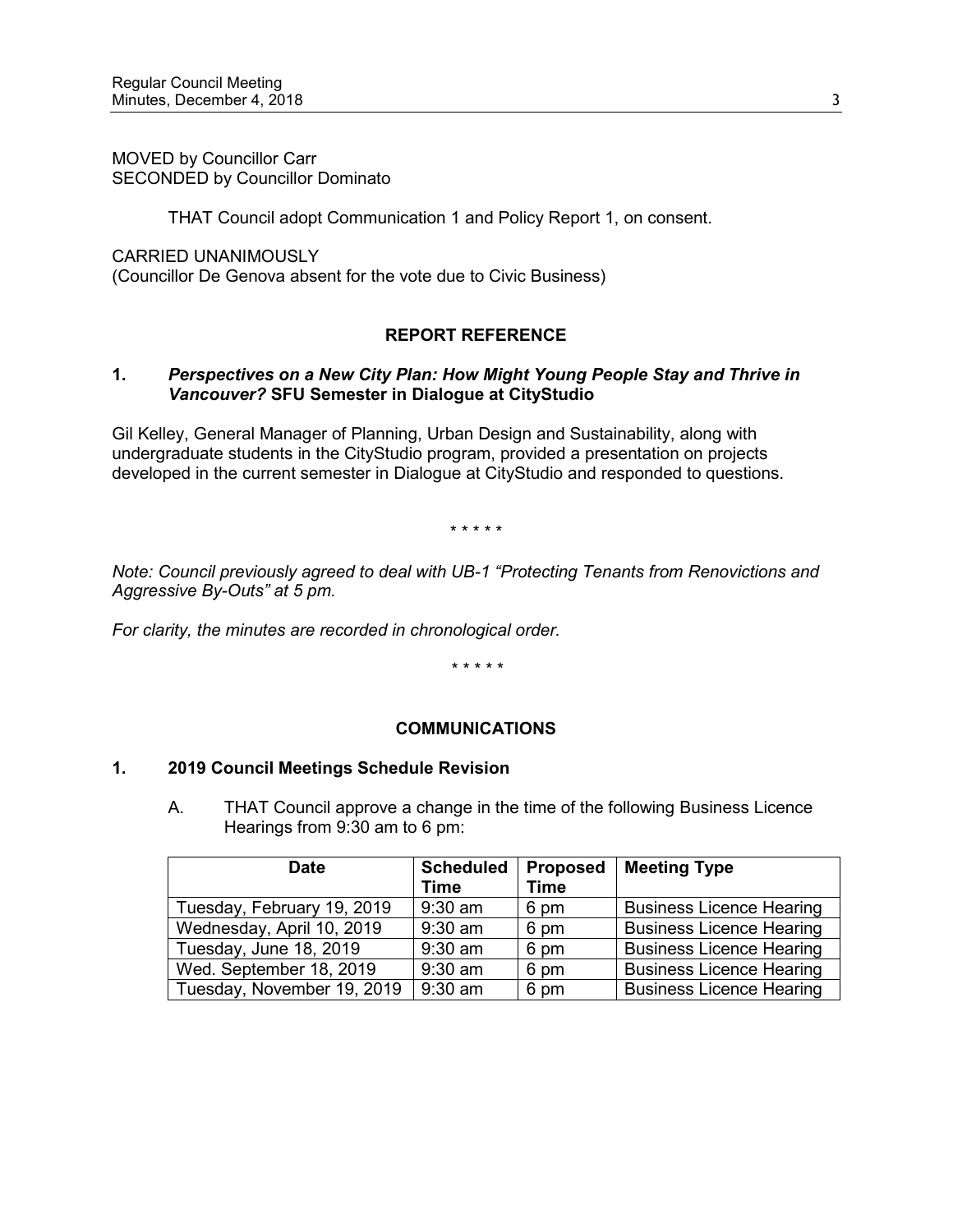B. THAT, due to the public holiday on Monday, November 11, 2019, and to balance the distribution of Council meetings, Council approve changes to meeting dates as follows:

| <b>Scheduled Date</b>      | <b>Proposed Date</b>        | <b>Meeting Type</b>    |
|----------------------------|-----------------------------|------------------------|
| Tuesday, November 12, 2019 | Tuesday, November 5, 2019   | <b>Regular Council</b> |
| Tuesday, November 12, 2019 | Tuesday, November 5, 2019   | <b>Public Hearing</b>  |
| Wednesday, November 13,    | Wednesday, November 6, 2019 | City Finance &         |
| 2019                       |                             | Services               |

ADOPTED ON CONSENT (Vote No. 03554)

# **ADMINISTRATIVE REPORTS**

### **1. 2018 Temporary Modular Housing Homelessness Action Week Grants October 25, 2018**

This report was referred to the Standing Committee on City Finance and Services meeting on December 5, 2018, in order to hear from speakers.

### **2. Capital Grant for 1495 West 8th Avenue (Vancouver Masonic Centre) for Social Housing November 15, 2018**

MOVED by Councillor Carr SECONDED by Councillor Kirby-Yung

> A. THAT Council approve a grant of \$1,910,000 (the "Capital Grant") to the Vancouver Masonic Centre Association ("VMCA") (a registered non-profit society) to assist with the construction of its proposed social housing development (the "Development") at 1495 West 8th Avenue, legally described as PID: 007-823-011; Lot E, Block 311, District Lot 526, Plan14443 (the "Lands").

Source of funding to be Development Cost Levies (DCLs) allocated to Housing, including:

- \$880,000 reallocated from the current approved capital budget for 2015-2018 Affordable Housing grant programs;
- \$534,000 remaining in 2015-2018 Capital Plan for Affordable Housing grants; and
- \$496,000 to be added to the 2015-2018 Capital Plan for Affordable Housing grants.

FURTHER THAT the issuance of the Capital Grant be subject to the following conditions:

i. Execution of a grant agreement (the "Grant Agreement") on the terms and conditions as outlined in Administrative Report dated November 15, 2018,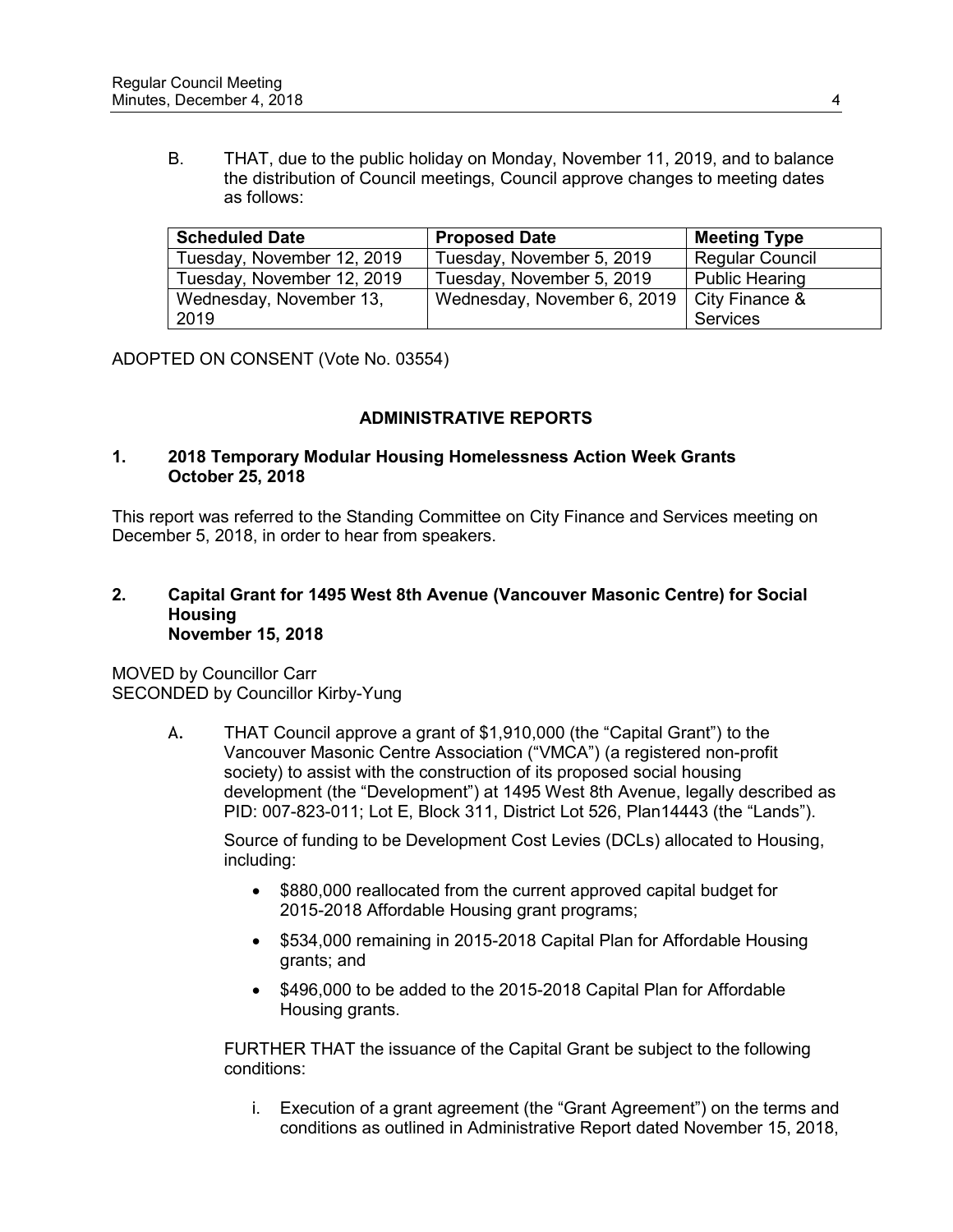entitled "Capital Grant for 1495 West 8th Avenue (Vancouver Masonic Centre) for Social Housing)", (or signing and returning a grant letter agreeing in writing to its terms); and

- ii. Confirmation of funding/financing sources for the Development being secured to the satisfaction of the Director of Finance and the Director of Legal Services.
- B. THAT, pursuant to Section 206(1)(j) of the *Vancouver Charter*, Council deem the Vancouver Masonic Centre Association, which is not otherwise a registered charity with Canada Revenue Agency to be to be an organization that is contributing to the welfare of the city.
- C. THAT the Grant Agreement and/or grant approval letter be on the terms generally outlined in Administrative Report dated November 15, 2018, entitled "Capital Grant for 1495 West 8th Avenue (Vancouver Masonic Centre) for Social Housing", and otherwise satisfactory to the General Manager Arts, Culture and Community Services and Director of Legal Services.
- D. THAT, the General Manager Arts, Culture and Community Services be authorized to execute a grant approval letter, and the City Solicitor be authorized to execute a Grant Agreement, on behalf of the City.
- E. THAT no legal rights or obligations are created by the approval of A above unless and until the Grant Agreement (or letter of approval) is executed and delivered by the City and the Vancouver Masonic Centre Association and confirmation of funding/financing sources for the Development has been secured to the satisfaction of the Directors of Finance and Legal Services.

CARRIED UNANIMOUSLY AND A BY THE REQUIRED MAJORITY (Vote No. 03553) (Councillor Fry abstained from the vote) (Councillor De Genova absent for the vote due to Civic Business)

*Section 145.1 of the Vancouver Charter states "Where a member present at a meeting abstains from voting, they are deemed to have voted in the affirmative."*

# **3. 2019 Land Assessment Averaging: Notice to BC Assessment Authority October 29, 2018**

This report was referred to the Standing Committee on City Finance and Services meeting on December 5, 2018, in order to hear from speakers.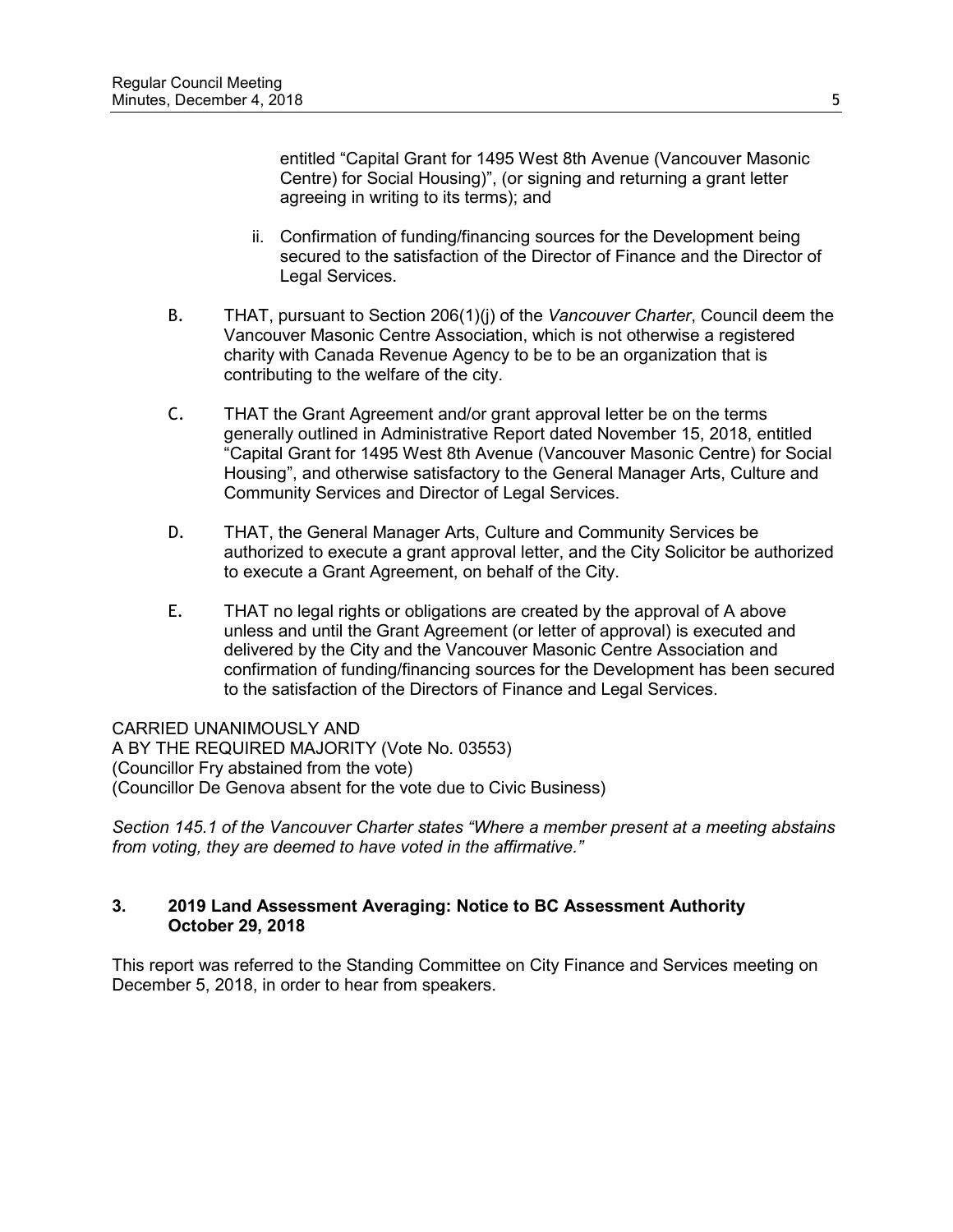# **POLICY REPORTS**

### **1. Reconsideration of Referral for Amendments to Zoning and Development By-law for RT-7 and RT-8 Zones (Kitsilano) and RT-10 and RT-10N (Kensington-Cedar Cottage) November 26, 2018**

THAT Council rescind the motion adopted at the Regular Council Meeting on July 24, 2018, referring to public hearing the various by-laws, policies and guidelines referenced in the Policy Report dated July 6, 2018, entitled "Amendments to Zoning and Development By-law for RT-7 and RT-8 Zones (Kitsilano) and RT-10 and RT-10N (Kensington-Cedar Cottage) to Increase Housing Choice".

ADOPTED ON CONSENT (Vote No. 03556)

### **BY-LAWS**

Mayor Stewart noted that by-law 2 had been withdrawn.

Councillor Wiebe declared a conflict of interest for by-law 1 as he sits on the Hollywood Arts Foundation Board. He also advised he had reviewed the proceedings of the meetings related to by-laws 3 and 4, and would be voting on the enactments.

Councillors Bligh, Boyle, Dominato, Fry, Hardwick, Kirby-Yung, and Mayor Stewart all advised they had reviewed the proceedings of the meetings related to by-laws 1, 3 and 4, and would be voting on the enactments.

MOVED by Councillor Carr SECONDED by Councillor Dominato

> THAT Council, except for those members ineligible to vote as noted below, enact the by-laws listed on the agenda for this meeting as numbers 1, and 3 to 5 inclusive, and authorize the Mayor and City Clerk to sign and seal the enacted by-laws.

#### CARRIED UNANIMOUSLY

(Councillor De Genova absent for the vote on Civic Business)

- 1. A By-law to designate certain real property as protected heritage property (3123-3129 West Broadway Street – Hollywood Theatre) (By-law No. 12324) *(Councillor Swanson ineligible for the vote and Councillor Wiebe ineligible for the vote due to Conflict of Interest)*
- 2. A By-law to designate certain real property as protected heritage property (150 Robson Street – Northern Electric Company) - *WITHDRAWN*
- 3. A By-law to designate certain real property as protected heritage property (1853-1857 East 11th Avenue – Karme Residence) (By-law No. 12325) *(Councillor Swanson ineligible for the vote)*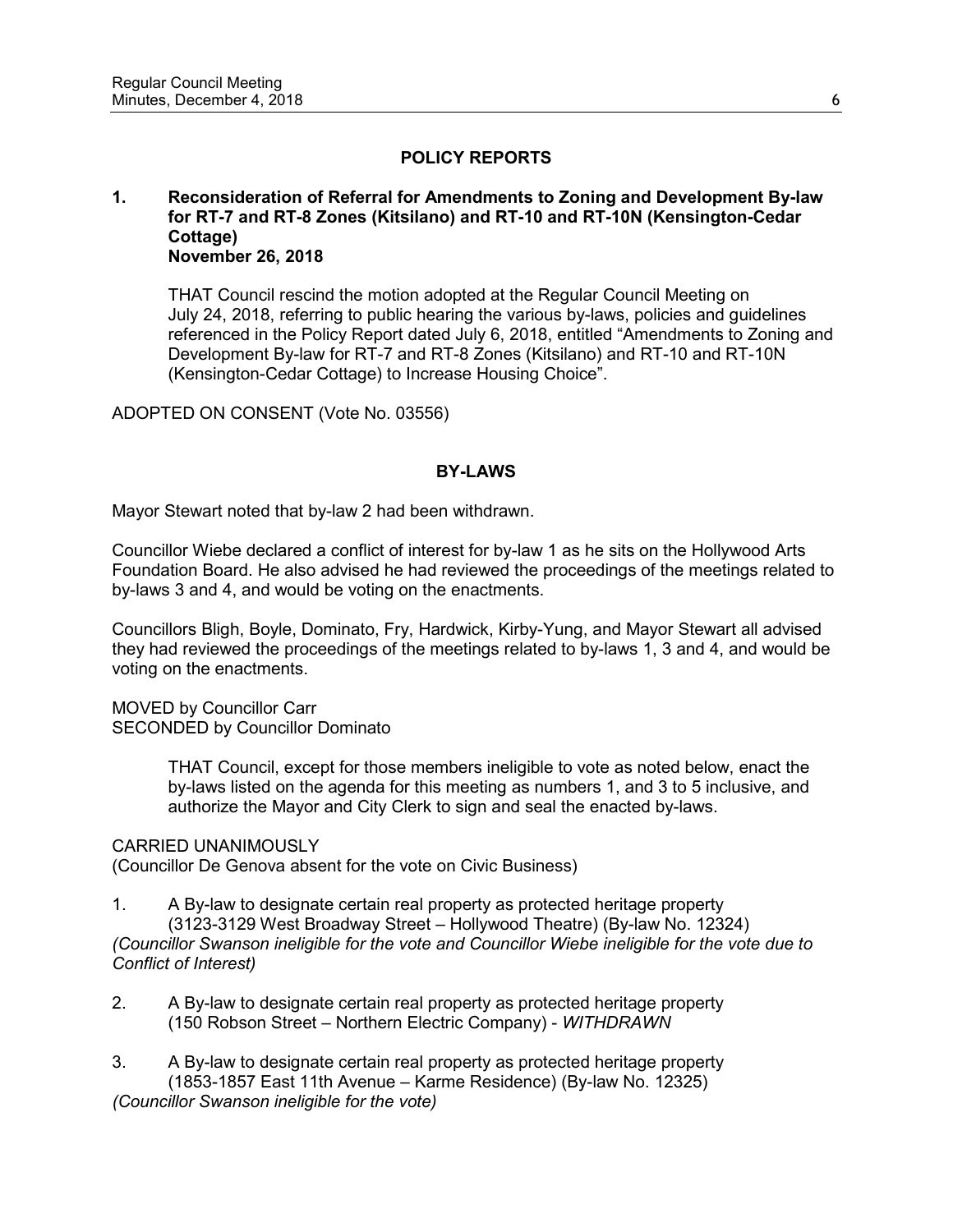4. A By-law to amend Zoning and Development By-law No. 3575 to rezone an area to CD-1 (1715 Cook Street) (By-law No. 12326)

*(Councillors De Genova and Swanson ineligible for the vote)*

5. A By-law to enact a Housing Agreement for 616 East Cordova Street (By-law No. 12327)

### **MOTIONS**

### **A. Administrative Motions**

**1. Approval of Form of Development: 410 West Georgia Street (Formerly 400 West Georgia)**

MOVED by Councillor Carr SECONDED by Councillor Fry

> THAT the form of development for this portion of the site known as 410 West Georgia Street be approved generally as illustrated in the Development Application Number DP-2018-00127, prepared by Merrick Architecture - Borowski Sakumoto Fligg McIntyre Ltd., and stamped "Received, Community Services Group, Development Services", on August 20, 2018, provided that the Director of Planning may impose conditions and approve design changes which would not adversely affect either the development character of the site or adjacent properties.

### CARRIED UNANIMOUSLY

(Councillor De Genova absent for the vote due to Civic Business) (Councillor Swanson absent for the vote)

### **2. Approval of Form of Development: 3838 Rupert Street (Formerly 3868-3898 Rupert Street and 3304-3308 East 22nd Avenue)**

MOVED by Councillor Carr SECONDED by Councillor Fry

> THAT the form of development for this portion of the site known as 3838 Rupert Street be approved generally as illustrated in the Development Application Number DP-2017- 01018, prepared by GBL Architects, and stamped "Received, Community Services Group, Development Services", on March 17, 2018, provided that the Director of Planning may impose conditions and approve design changes which would not adversely affect either the development character of the site or adjacent properties.

#### CARRIED UNANIMOUSLY

(Councillor De Genova absent for the vote due to Civic Business) (Councillor Swanson absent for the vote)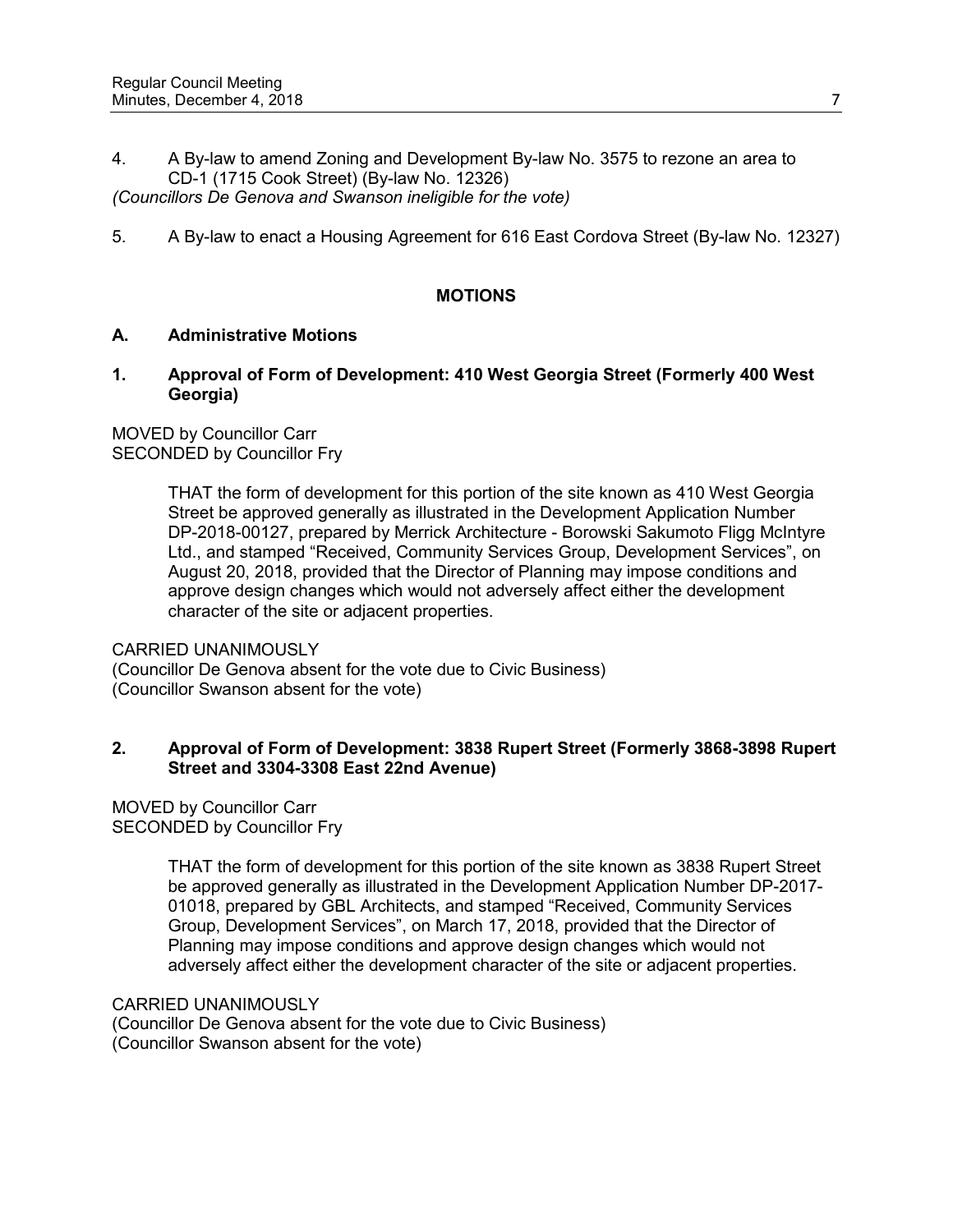# **3. Approval of Form of Development: 7433 Cambie Street (Pearson Dogwood Parcel A)**

MOVED by Councillor Carr SECONDED by Councillor Fry

> THAT the form of development for this portion of the site known as 500-650 West 57th Avenue (7433 Cambie Street being the application address) be approved generally as illustrated in the Development Application Number DP-2017-01150, prepared by IBI Group Architects, and stamped "Received, Community Services Group, Development Services", on July 23, 2018, provided that the Director of Planning may impose conditions and approve design changes which would not adversely affect either the development character of the site or adjacent properties.

CARRIED UNANIMOUSLY

(Councillor De Genova absent for the vote due to Civic Business) (Councillor Swanson absent for the vote)

# **4. Approval of Form of Development: 5733 Alberta Street**

MOVED by Councillor Carr SECONDED by Councillor Fry

> THAT the form of development for this portion of the site known as 5733 Alberta Street be approved generally as illustrated in the Development Application Number DP-2017- 00934, prepared by Daniel Eisenberg of GBL Architects, and stamped "Received, Community Services Group, Development Services", on October 25, 2018, provided that the Director of Planning may impose conditions and approve design changes which would not adversely affect either the development character of the site or adjacent properties.

# CARRIED UNANIMOUSLY

(Councillor De Genova absent for the vote due to Civic Business) (Councillor Swanson absent for the vote)

# **B. Motions on Notice**

# **1. Conflict of Interest Rules**

Mayor Stewart introduced the motion.

Mayor Stewart advised requests to speak to this motion had been received.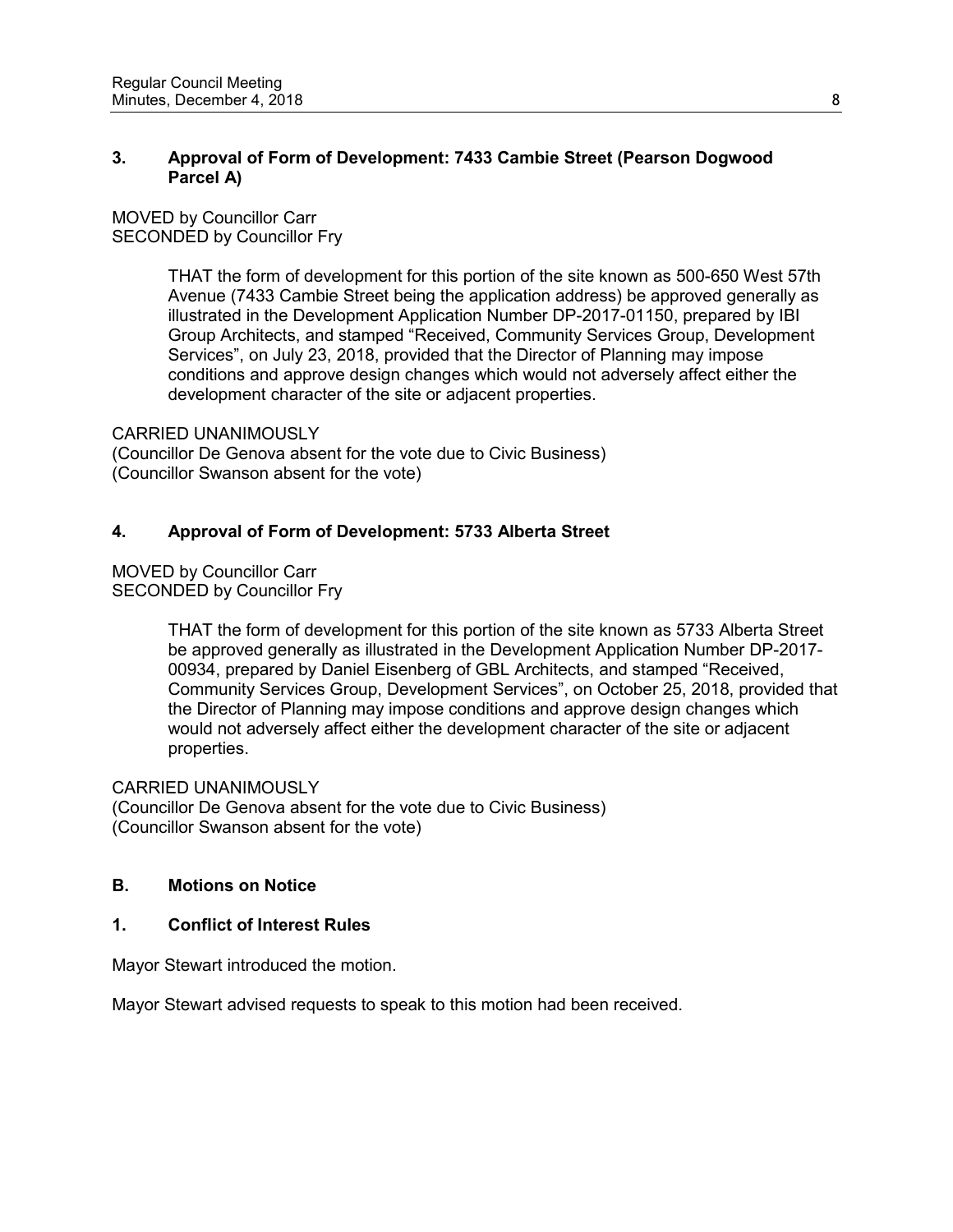MOVED by Mayor Stewart SECONDED by Councillor Fry

#### WHEREAS

- 1. When an elected official or senior staff leaves their City Hall office and takes a new role with a firm that does business with the City, it undermines the special position of trust with the public that senior staff have;
- 2. Elected officials and senior civil servants have valuable knowledge and relationships that can potentially create unfair and profitable advantage for new employers simply because of the position they currently occupy with the City;
- 3. Lobbyists currently have unchecked access to decision-makers and the City's conflict of interest rules are out-of-date and toothless;
- 4. Conflict of interest rules improve public confidence in municipal governance;
- 5. Current City of Vancouver Code of Conduct prohibits employees from relaying confidential information for the purpose of securing a private benefit for themselves or for any other person, and requires avoidance of voting on issues when they personally think they are in conflict, but does not address conflict of interest post-employment or for family members;
- 6. Federal, provincial, and other city governments have longstanding conflict of interest legislation.

#### THEREFORE BE IT RESOLVED

THAT staff be directed to report back to Council regarding how the City can improve its current Conflict of Interest policy including consideration of the following:

- i. Requirements for elected officials and their spouses to proactively disclose assets, liabilities, and financial interests;
- ii. Prohibitions on elected officials from engaging in employment, practicing a profession, carrying on a business, or holding an office or directorship, if these activities are likely to conflict with their public duties;
- iii. Prohibitions on elected officials and key staff members from accepting City of Vancouver contracts or lobbying for 12 months after leaving their positions;
- iv. How current and new regulations will be administered and monitored, including through a new and independent office; and,
- v. An assessment of associated costs and delivery timelines.

referred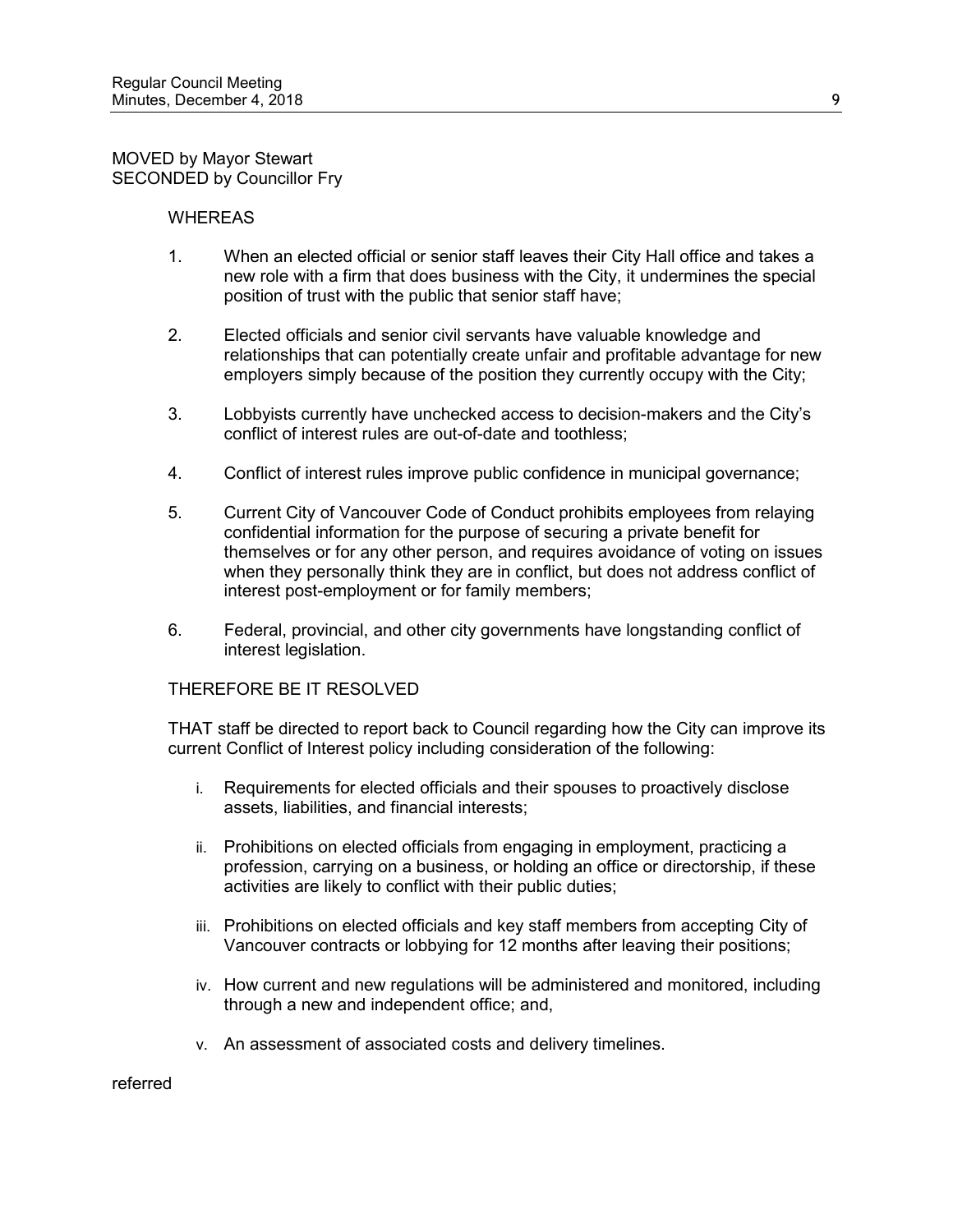REFERRAL MOVED by Councillor De Genova SECONDED by Councillor Bligh

> THAT Council refer the motion entitled "Conflict of Interest Rules" to the Standing Committee on City Finance and Services meeting on December 5, 2018, at 9:30 am, in order to hear from speakers.

CARRIED (Vote No. 03557) (Councillor Fry opposed)

# **2. Lobbyist Registry for the City of Vancouver**

Mayor Stewart introduced the motion.

Mayor Stewart advised requests to speak to this motion had been received.

MOVED by Mayor Stewart SECONDED by Councillor Boyle

- 1. The public has an increasing interest in greater transparency in government and the City of Vancouver has been at the forefront of efforts to increase access to information, including establishing the first open data policy for a major city in Canada;
- 2. Lobbyist registries are intended to provide a public record that is accessible to residents of interactions between public servants, elected officials and lobbyists and to allow for rules regarding lobbyists to be enforced;
- 3. Previous Councils have repeatedly asked staff to investigate options for creating a municipal lobbyist registry between 2006 and 2017;
- 4. British Columbia does not currently allow municipalities to use the provincial lobbyist registry nor does it extend the legal authorities municipalities would need to enforce lobbyist rules with a local registry;
- 5. In 2017, City staff produced a memo on February 8, 2017, for the previous council outlining options for how the Province can provide the City with the ability to register lobbyists, create rules for lobbyist's conduct in their interactions with elected officials and public servants, and the ability to enforce those rules;
- 6. On February 21, 2017, the previous Council unanimously adopted a motion that was then submitted as a resolution to the 2017 Union of BC Municipalities convention asking the Province to provide municipalities with the ability to register lobbyists, create rules for lobbyists' conduct in their interactions with elected officials and public servants, and the ability to enforce those rules;
- 7. The City's resolution was successfully adopted by Union of BC Municipalities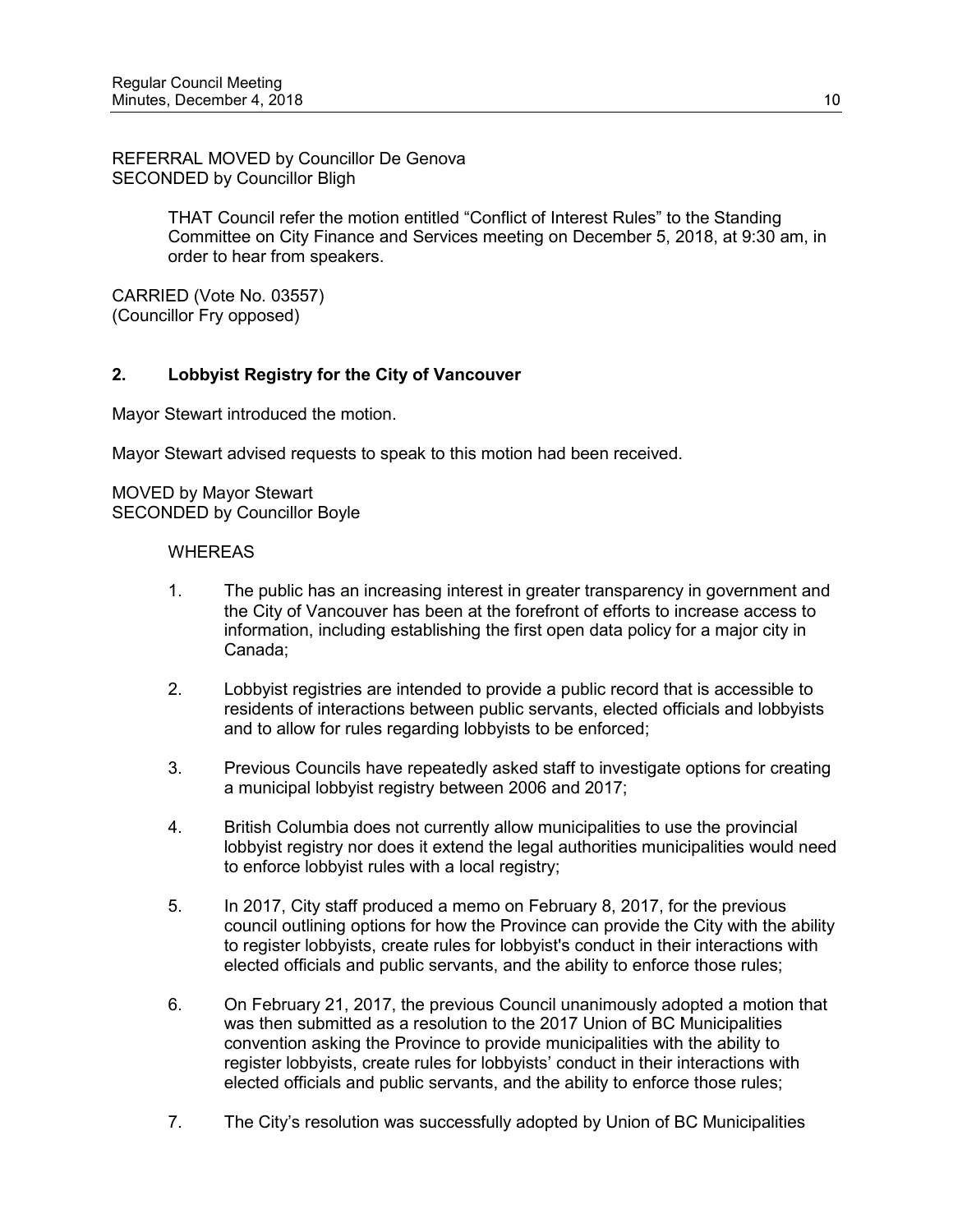delegates in September 2017 and forwarded to the Province for response;

8. The most recent response by the Province in February 2018 to the 2017 Union of BC Municipalities resolution affirmed the Province is willing to discuss the matter further.

### THEREFORE BE IT RESOLVED

THAT the City request the Province immediately take one of the following two actions in response to the resolutions adopted by the previous Council and Union of BC Municipalities in 2017 regarding the regulation of municipal lobbyists:

- i. The Province amend the *Lobbyist Registration Act* to cover the City of Vancouver and administer the regulation of lobbying in the city; OR,
- ii. The Province amend the *Vancouver Charter* to allow the City to establish a lobbyist registry and give the City the legal authority to register lobbyists, create rules for lobbyists' conduct in their interactions with elected officials and public servants, as well as the power to enforce those rules. In addition, the Province further empower the Provincial Registrar of Lobbyists to work with the City to share information so as to reduce duplication and costs for both levels of government.

#### referred

REFERRAL MOVED by Councillor Carr SECONDED by Councillor Kirby-Yung

> THAT Council refer the motion entitled "Lobbyist Registry for the City of Vancouver" to the Standing Committee on City Finance and Services meeting on December 5, 2018, at 9:30 am, in order to hear from speakers.

CARRIED UNANIMOUSLY (Vote No. 03558)

### **3. Possible Amendments to By-law 6066 to Allow for Safe and Licensed Ride Sharing in Vancouver**

Councillor De Genova introduced the motion.

Mayor Stewart advised requests to speak to this motion had been received.

MOVED by Councillor De Genova SECONDED by Councillor Kirby-Yung

#### **WHEREAS**

1. Vancouver is currently the largest city in North America that does not offer ride-sharing (ride-hailing) services like Uber or Lyft;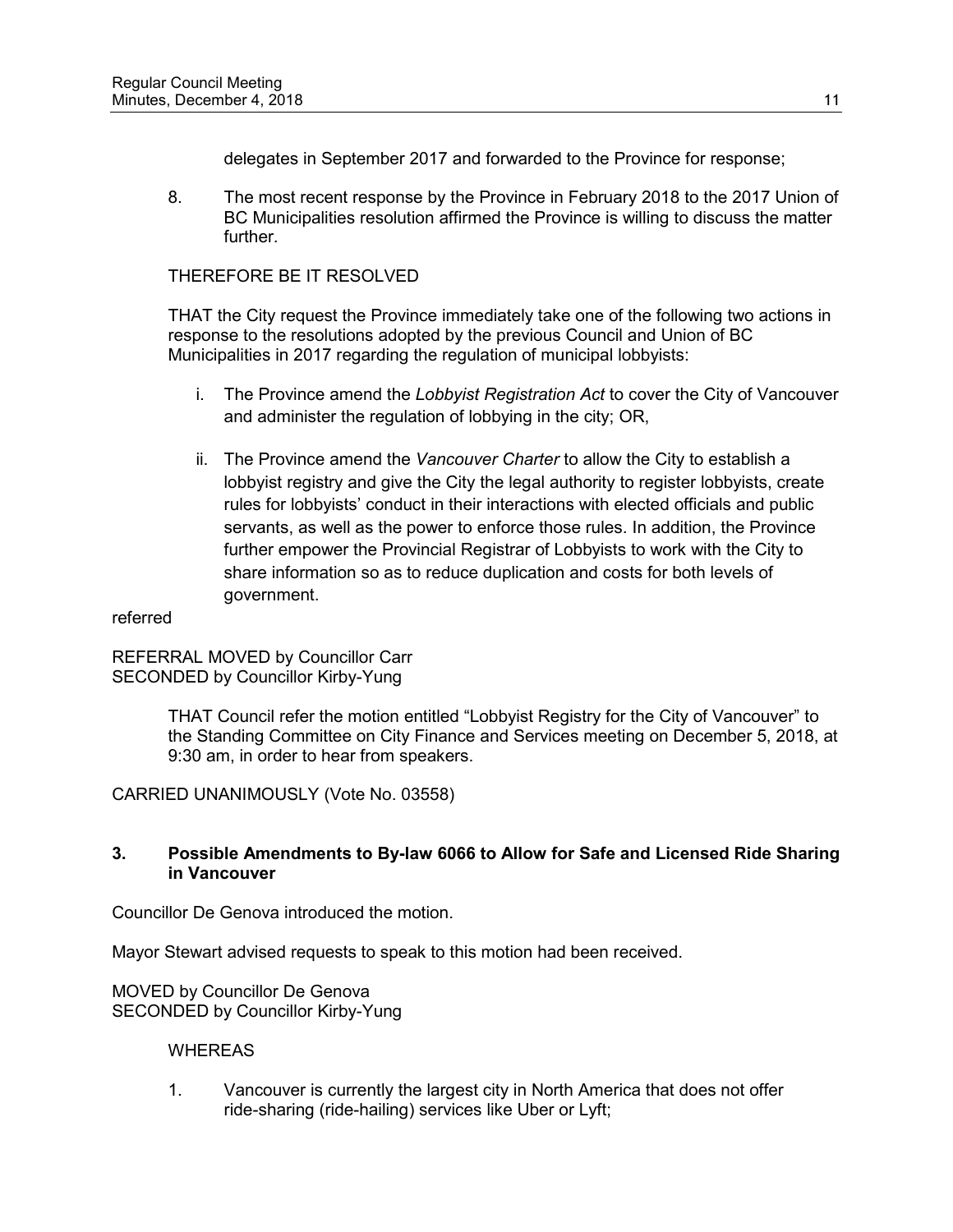- 2. MADD (Mothers Against Drunk Drivers) Canada and Barwatch are among several associations and organizations that are calling for ride-share in the city of Vancouver;
- 3. "Ride Sharing Now For BC" represents more than 30 local organizations calling for ride-sharing in British Columbia including Able BC, Barwatch, BC Chamber of Commerce, BC Epilepsy Society, BC Restaurants and Food Services Association, BC Tech Association, Business Council of British Columbia, Canadian National Institute for the Blind, Downtown Vancouver Business Improvement Association, Greater Vancouver Board of Trade, Harbour Air, Hospitality Vancouver Association, Mothers Against Drunk Drivers (MADD), Restaurants Canada, Vancouver Economic Commission, Vancouver Pride Society, Vision Loss Rehabilitation Canada;
- 4. The February 2018 report on Transportation Network Companies from The Standing Committee on Crown Corporations, of the Legislative Assembly of British Columbia cites the measures other cities and provinces have taken in consideration of safety and insurance when implementing ride sharing and ride hailing services;
- 5. The Insurance Corporation of British Columbia (ICBC), requires all drivers to purchase Basic Autoplan insurance coverage, while additional insurance may be purchased from private insurance providers;
- 6. Tourists and travelers are unable to use the same app based ride-sharing services in Vancouver as they can in across Canada and 600 other cities around the world;
- 7. The Entertainment District located in the city of Vancouver is unique to the region, and stakeholders have often voiced issues with late night transportation that is beyond what licensed taxis for hire can accommodate.

- A. THAT the Mayor write a letter on behalf of Council to the Premier of BC, the Minister of Transportation, and Attorney General and Minister Responsible for the Insurance Corporation of British Columbia (ICBC):
	- i) Affirming support for ride-sharing to be introduced alongside taxi cabs in the city of Vancouver in an equitable manner; and
	- ii) Calling for per kilometer ridesharing and taxi insurance products to be made available to companies by April 2019 in line with other changes the province is making to ICBC announced on November 9, 2018.
- B. THAT staff report back to Council with analysis and options for ride-sharing and ride-hailing so that council can provide direction to staff. Subsequently, staff report back with proposed by-law changes to allow for ride-sharing and ridehailing and include information addressing: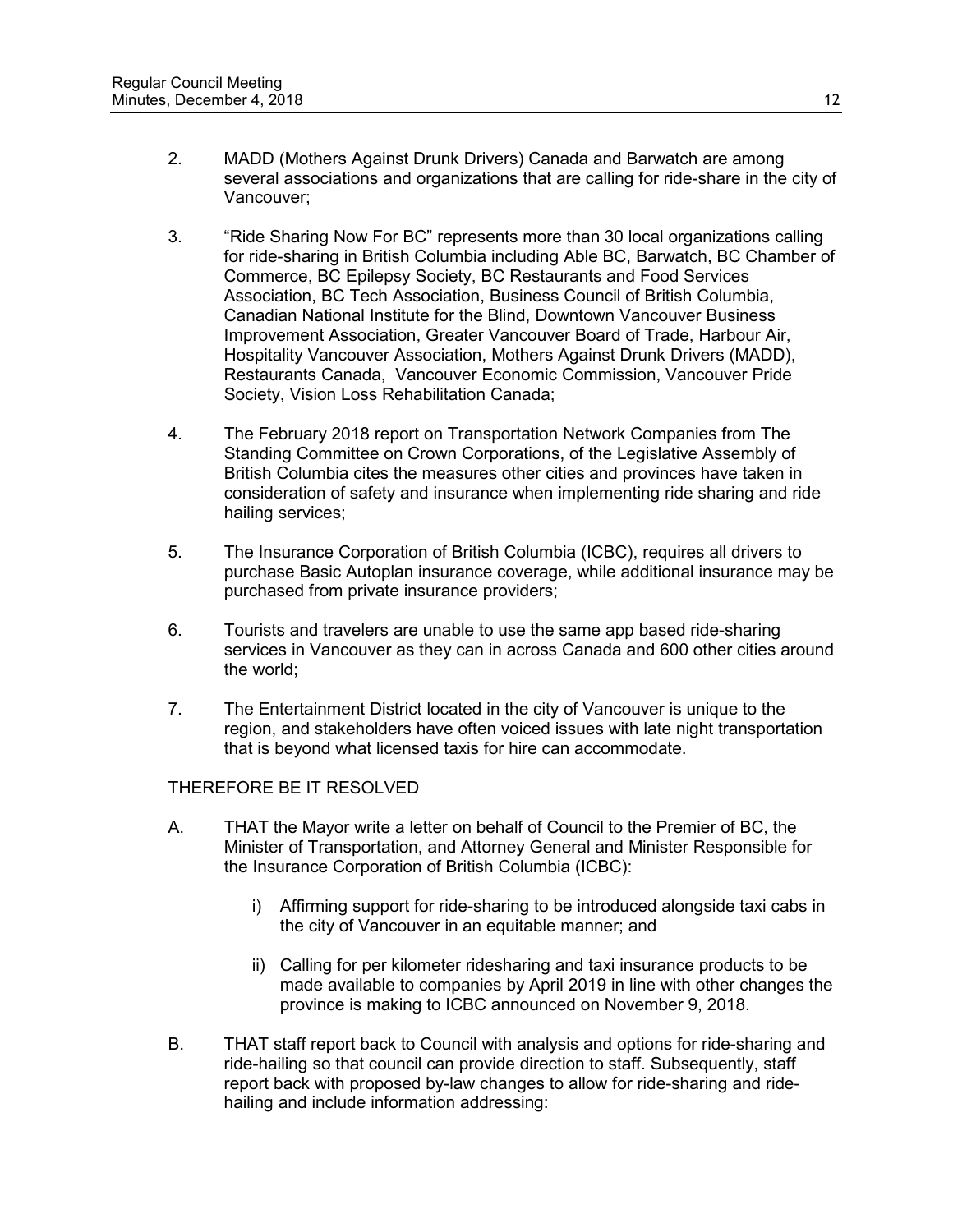- i) The ability of the City of Vancouver to amend or create by-laws to promote the inclusion and operation of companies offering on-demand ride-sharing and ride-hailing services; and
- ii) The impact removing municipal boundaries for taxis, including accessible taxis, may have on serving the public and especially persons with disabilities in the city of Vancouver.

### referred

REFERRAL MOVED by Councillor De Genova SECONDED by Councillor Dominato

> THAT Council refer the motion entitled "Possible Amendments to By-law 6066 to Allow for Safe and Licensed Ride Sharing in Vancouver" to the Standing Committee on City Finance and Services meeting on December 5, 2018, at 9:30 am, in order to hear from speakers.

CARRIED UNANIMOUSLY (Vote No. 03559)

# **4. Building a Family Friendly Vancouver: Affordable Child Care**

Councillor De Genova introduced the motion.

Mayor Stewart advised requests to speak to this motion had been received.

MOVED by Councillor De Genova SECONDED by Councillor Dominato

- 1. Vancouver is facing an affordability crisis. A lack of affordable housing and affordable childcare are limiting the abilities of families to continue to live in the city of Vancouver;
- 2. In 2018, the Provincial Government released "Childcare B.C., Caring for Kids, Lifting up Families: The Path to Universal Childcare". The document states "Vancouver is one of the most expensive cities for Childcare with a median fee of \$1,250 per month for infant and toddler care". The document also commits to providing grants to local governments in British Columbia to support building new child care spaces and creating plans to inform local needs;
- 3. On June 26, 2018, The City of Vancouver issued a press release celebrating 1064 new child care spaces. On the City of Vancouver website, Mayor Gregor Robertson is stated as saying "Making sure that families have access to affordable childcare is a key part of building a healthy, inclusive city and helps set our kids up for success now and down the road";
- 4. The City of Vancouver Document "Technical Guidelines" published by Real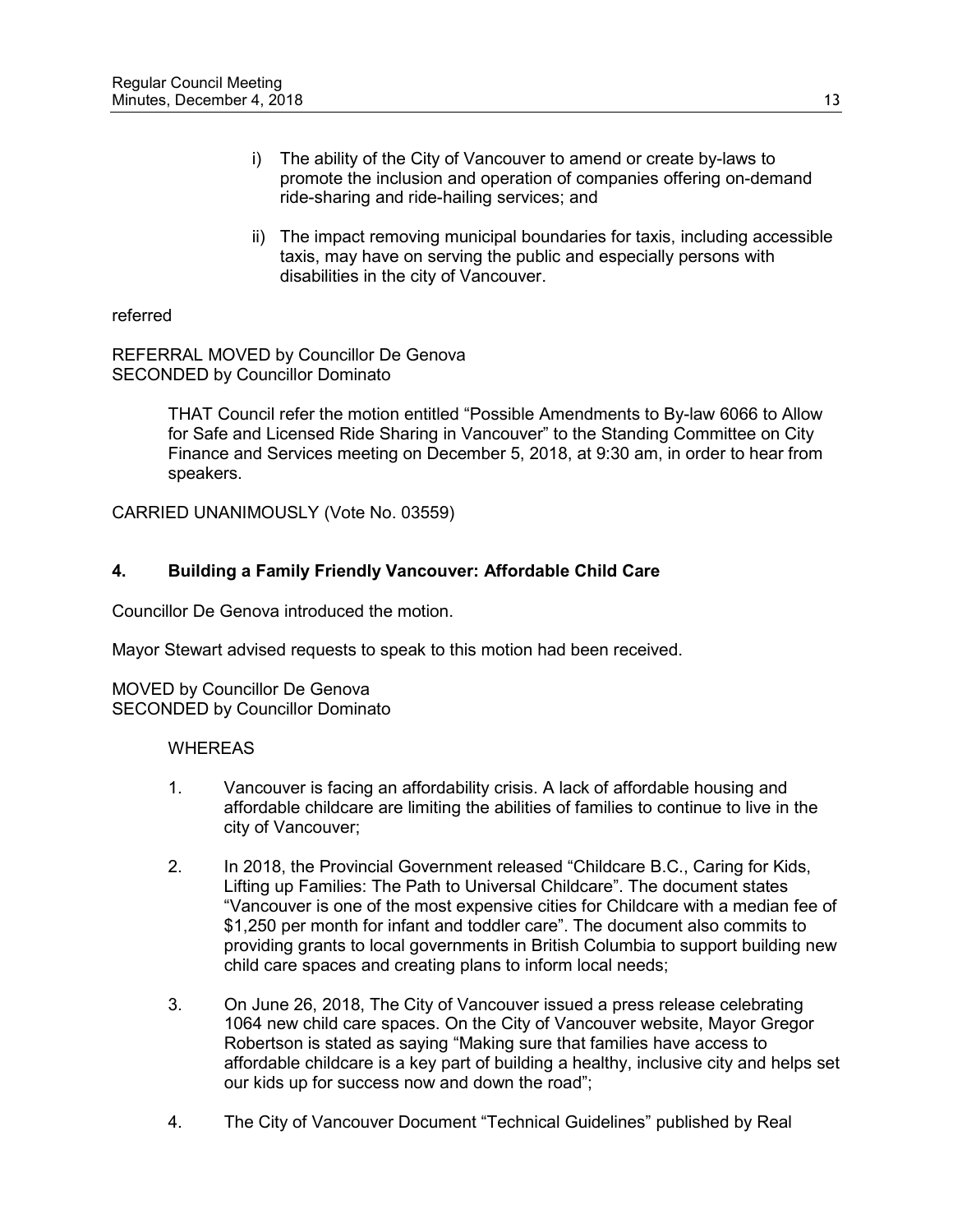Estate and Facilities Management in May of 2018 states that "Development Permits may be required for new childcare facilities. Building and Occupancy Permits are required for all new childcare facilities;

- 5. A Child Care Facility's childcare license will need to be obtained by the Childcare Operator from Community Care Facilities Licensing, a department of Vancouver Coastal Health, before an Occupancy Permit can be obtained. Nowhere in the document does it state that there is a policy to streamline and expedite the processes associated with permits and licensing for new childcare facilities;
- 6. The City of Vancouver Document "Steps for Establishing a Child Care Centre in an Existing Building" published by the Social Development Department was last updated in 2008;
- 7. The City of Vancouver website page "Developing a childcare centre" states "Staff work with developers, architects, landscape architects, and early childhood educators to make sure that every new center includes urban design best practices, and contributes to a child's mental and physical development". There is no mention of incentives or expediting the processes for childcare facilities in Vancouver.
- 8. On [September 19,](x-apple-data-detectors://2/) 2018, the motion entitled "Family Friendly Vancouver: Citywide Policy to Fast Track and Expedite Projects that include new Child Care Centres in the City of Vancouver" was referred to staff. It is anticipated that staff will report back to Council in June 2019.
- 9. On September 2018, the British Columbia Ministry of Children and Family Development issued a press release titled "Partnerships give B.C. families quicker access to child care". The release states "Municipal and regional government in B.C. are eligible for up to \$1 million per project through the new Community Child Care Space Creation Program. Priority will be given to projects that build spaces that serve infants and toddlers, offer care outside of regular business hours, are operated by a public body or non-profit, and/or benefit underserved populations".
- 10. Phase 1 Actions of the Women's Equity Strategy include "Identify child-friendly provisions to accommodate participation by families with children at Council and public hearings at City Hall.

# THEREFORE BE IT RESOLVED

- A. THAT Council directs the City of Vancouver staff to formally contact the appropriate Ministry of Children and Family Development staff to discuss opportunities for the City of Vancouver to secure funding for future projects from the Community Child Care Space Creation Program and report back to Council within the potential for provincial funding.
- B. THAT Council direct staff to explore ways the City of Vancouver can work with organizations and agencies including Vancouver Coastal Health and the BC government to streamline and expedite the processes associated with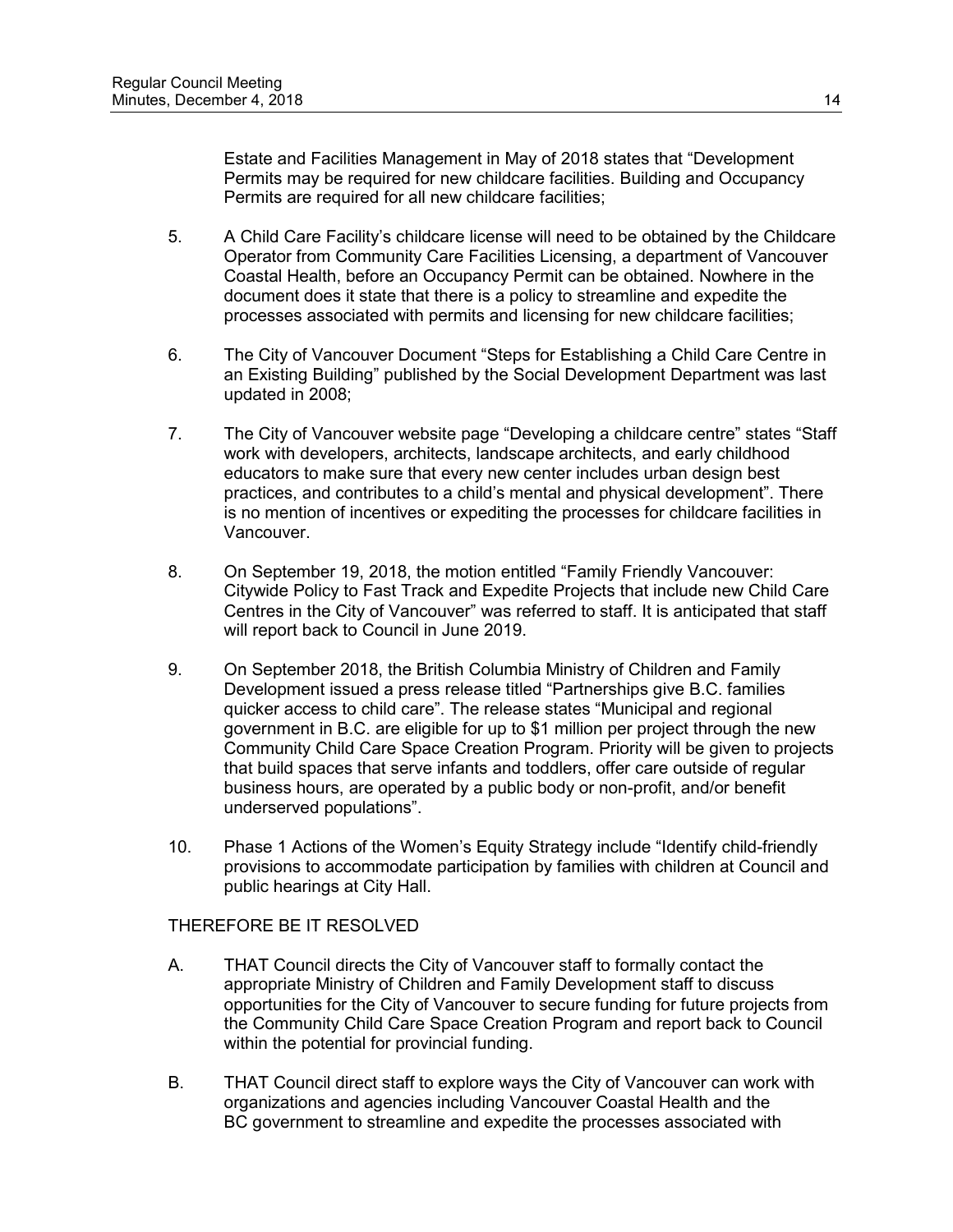permits and licensing for child care facilities in Vancouver.

- C. THAT Council direct staff to explore a program to create incentives for applicants to include child care in future developments and report back to Council in spring of 2019; however, if funding from senior levels of government becomes available sooner, that staff prioritize and expedite a report and any recommendations to **Council**
- D. THAT Council direct staff to consider purpose-built child care, including temporary structures similar to modular housing when appropriate.

FURTHER THAT staff consider requirements for child care facilities to be included; when appropriate, on any development of City Owned Land.

#### referred

REFERRAL MOVED by Councillor De Genova SECONDED by Councillor Fry

> THAT Council refer the motion entitled "Building a Family Friendly Vancouver: Affordable Child Care" to the Standing Committee on City Finance and Services meeting on December 5, 2018, at 9:30 am, in order to hear from speakers.

CARRIED UNANIMOUSLY (Vote No. 03560)

# **5. Land Value Capture in the City of Vancouver**

Councillor Boyle introduced the motion.

Mayor Stewart advised requests to speak to this motion had been received.

MOVED by Councillor Boyle SECONDED by Councillor Swanson

- 1. Land speculation has had a significant impact on increasing land values within Vancouver, deepening the city's affordability crisis and putting a significant portion of housing out of reach at local incomes;
- 2. Rezoning, density increases and redevelopment also have a significant impact on increasing land values, including all the surrounding land immediately in the proximity of developed land;
- 3. Infrastructure projects in Vancouver, such as hospitals, new roads, new transit, parks, or other development decisions approved by the city, there is a dramatic increase in the value of surrounding land. That wealth is not captured but rather becomes a transfer of wealth from the public to private landowners;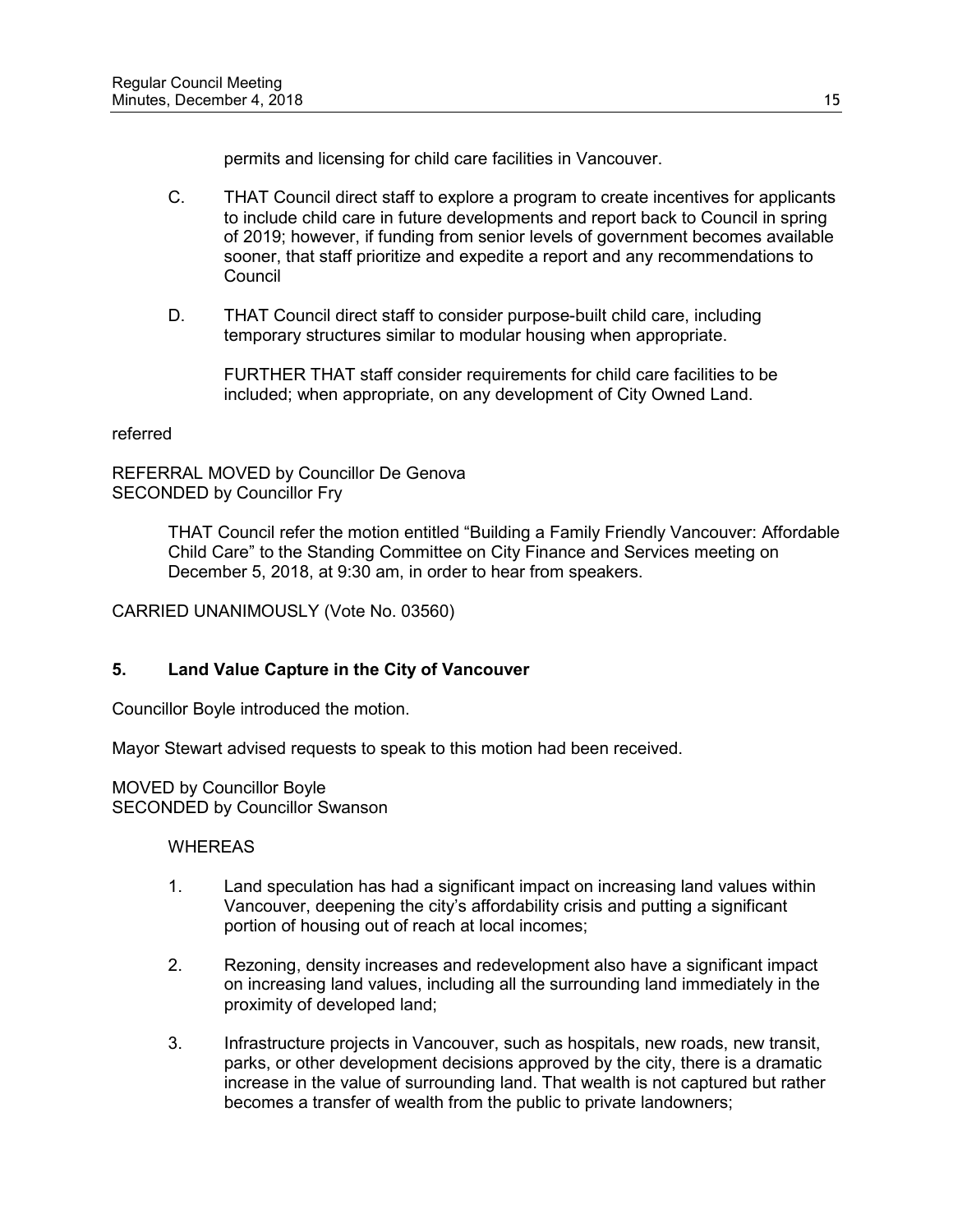- 4. The increase in land value due to market demand is not captured by anyone except the property owner, who may withhold development awaiting land value lift or rezoning, then capture the majority of the wealth with limited social benefit;
- 5. Vancouver is now one of the most expensive cities in the Western hemisphere, with a lack of available affordable housing, and a lack of sufficient financial tools for ensuring new housing is truly affordable for low and modest incomes;
- 6. Over the past 20-plus years, municipalities have experienced cost downloading from senior levels of government, including housing and social infrastructure, without new municipal finance tools or revenue to fund those costs;
- 7. A Land Value Capture (LVC) mechanism is designed to dampen speculation and generate revenue by measuring and 'capturing' a portion of the increase in land value (created by rezoning, public investments, etc.) to direct toward public priorities;
- 8. LVC has the potential to be a more transparent method of capturing land value than Vancouver's existing CAC system, and more accurate than Development Contribution Expectations (DCEs). Applied broadly, it decreases rampant land speculation and unfettered value increases, thus ensuring long term affordability;
- 9. The creation of a City Wide plan creates a timely opportunity to be exploring and implementing a municipally controlled financial mechanism such as a LVC;
- 10. Some form of LVC is in use in about 25 countries around the world, including South Africa, Australia and New Zealand. A few jurisdictions in the U.S., mostly in Pennsylvania, also use a blended version that is partly a land value tax and partly a buildings tax.<sup>[1](#page-15-0)</sup> And Vancouver had a Land Value Tax from 1910 to 1984.[2](#page-15-1)

- A. THAT Council direct staff to work with policy makers, researchers, and *BC Assessment* to explore how Council could create, adopt and consistently apply a land value capture mechanism to collect a percentage of the wealth being created by public decision makers in the City of Vancouver. This would include:
	- i. Exploring how a Land Value Capture (LVC) could work within, or replace, Vancouver's existing system of Community Amenities Contributions (CACs) and Development Contribution Expectations (DCEs) to reduce backlog in approval, and fairly capture the value of wealth created by land rezoning and public infrastructure projects;
	- ii. Determining the most appropriate time to set the baseline value and at which point during sale or redevelopment to capture the new value;

<span id="page-15-0"></span>https://earthsharing.ca/news/land-value-taxation-vancouver

<span id="page-15-1"></span><sup>2</sup> England, Christopher. "Land Value Taxation in Vancouver: Rent Seeking and the Tax Revolt." *American Journal of Economics and Sociology* 77.1 (2018): 59-94.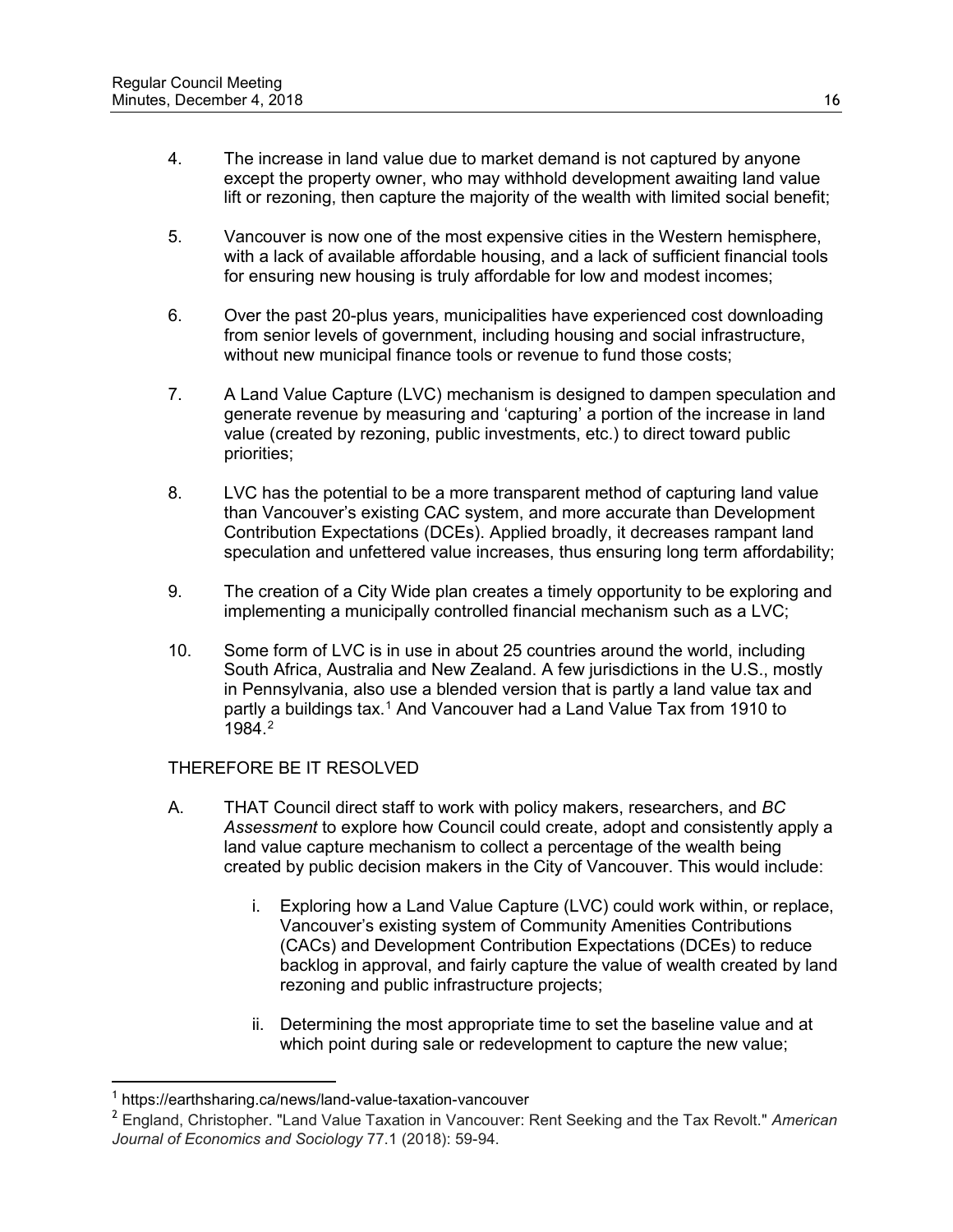- iii. Considering other factors including: the ideal percentage of value to capture, the impact on various property classifications, the potential revenue that would be generated, the impact on development, and the potential scope of the policy;
- vi. Outlining next steps for the City of Vancouver to work with the Province to develop a 'made-in-Vancouver' land value capture. And outlining next steps for working with Translink to model a land value capture mechanism for transit infrastructure investments, including partially funding an extension of the Broadway subway to UBC;
- vii. Articulating clear jurisdictional expectations that ensure such a tool would remain within the control of the City, with revenue to go toward local priorities (including truly-affordable housing).
- B. THAT Council direct staff to report back to Council by May 2019 with their initial findings and recommendations.

referred

REFERRAL MOVED by Councillor Boyle SECONDED by Councillor Wiebe

> THAT Council refer the motion entitled "Land Value Capture in the City of Vancouver" to the Standing Committee on City Finance and Services meeting on December 5, 2018, at 9:30 am, in order to hear from speakers.

CARRIED UNANIMOUSLY (Vote No. 03561)

# **6. Motion Calling for 600 More Units of Modular Housing in 2019**

Councillor Swanson introduced the motion.

Mayor Stewart advised requests to speak to this motion had been received.

The following motion contains revisions to the original Motion on Notice.

MOVED by Councillor Swanson SECONDED by Councillor De Genova

- 1. 2181 homeless people were counted in Vancouver this year;
- 2. Homeless people have about half the life expectancy as housed people;
- 3. Being homeless causes suffering and poor health;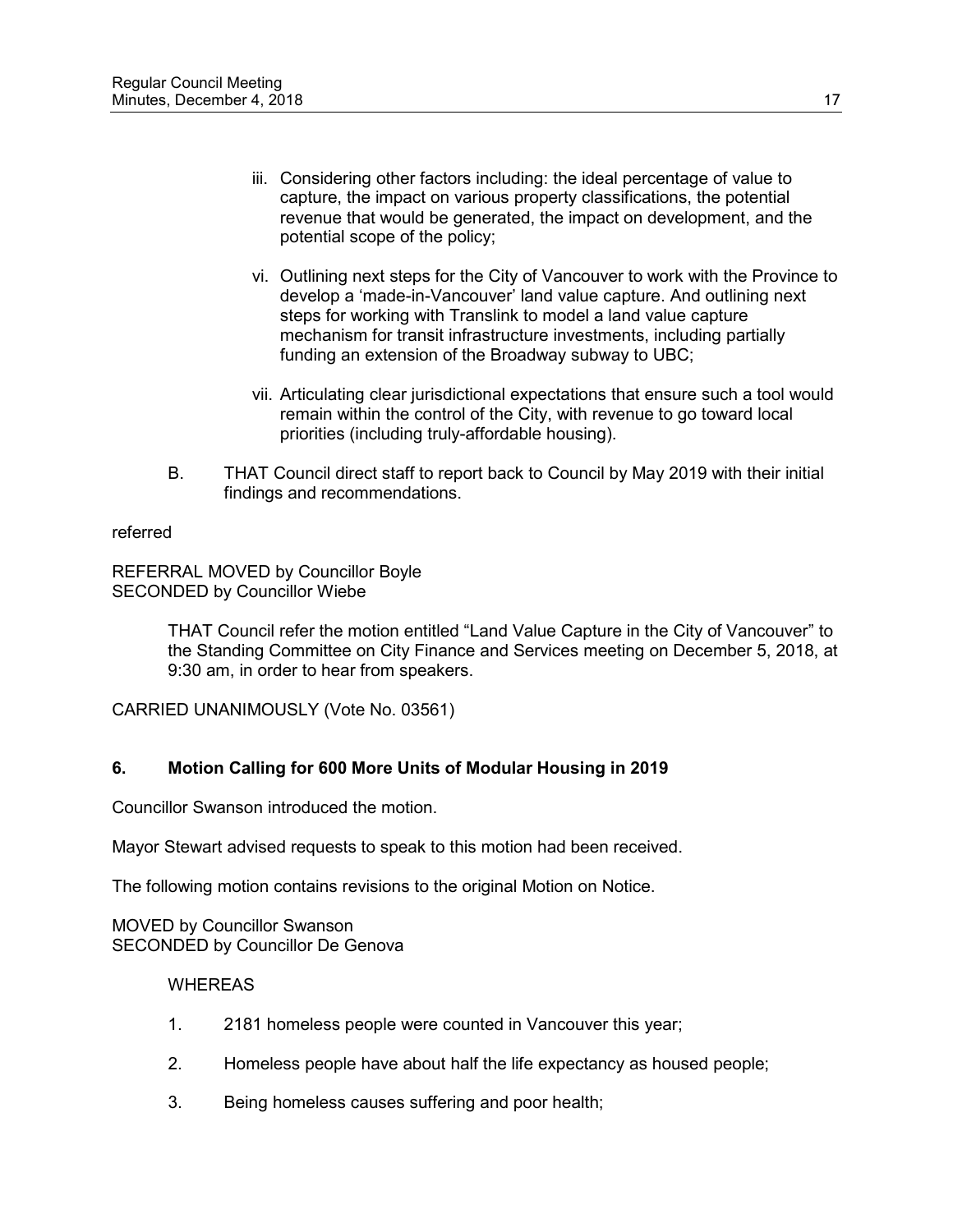- 4. The city spends millions of dollars dealing with the impact of homelessness with shelters, outreach programs, street cleaning, etc.;
- 5. The BC government's Homes for BC plan promises an additional \$291 million in capital funding and \$216 million in operating funding for housing for homeless people over the 2018-2021 period;
- 6. Many people who get into modular homes feel they have won the lottery;
- 7. Hundreds of SRO residents face poor conditions, rent hikes, gentrification, and building closures and need alternate housing;
- 8. Hundreds of SRO units have been lost to low income people in the last two years through closures and rent hikes.

- A. THAT Council direct staff to find sites for 600 more modular housing units for people who are homeless and report back by the end of January 2019.
- B. THAT Council task the Mayor with working diligently with provincial officials to secure at least an additional 600 modular housing units in 2019.
- C. THAT any new modular housing must make accommodations for family units and for Indigenous women's specific needs for safe housing as an absolute high priority.
- D. THAT women must be better represented in all modular housing buildings with specific needs for safety and women's leadership taken into account; and
- E. THAT all levels of government must ensure that women are prioritized in placements into modular housing, and must require all operators of all modular housing to have an intersectional gender strategy in place that keeps women safe and housed.

#### referred

REFERRAL MOVED by Councillor Swanson SECONDED by Councillor Bligh

> THAT Council refer the motion entitled "Motion Calling for 600 More Units of Modular Housing in 2019" to the Standing Committee on City Finance and Services meeting on December 5, 2018, at 9:30 am, in order to hear from speakers.

CARRIED UNANIMOUSLY (Vote No. 03562)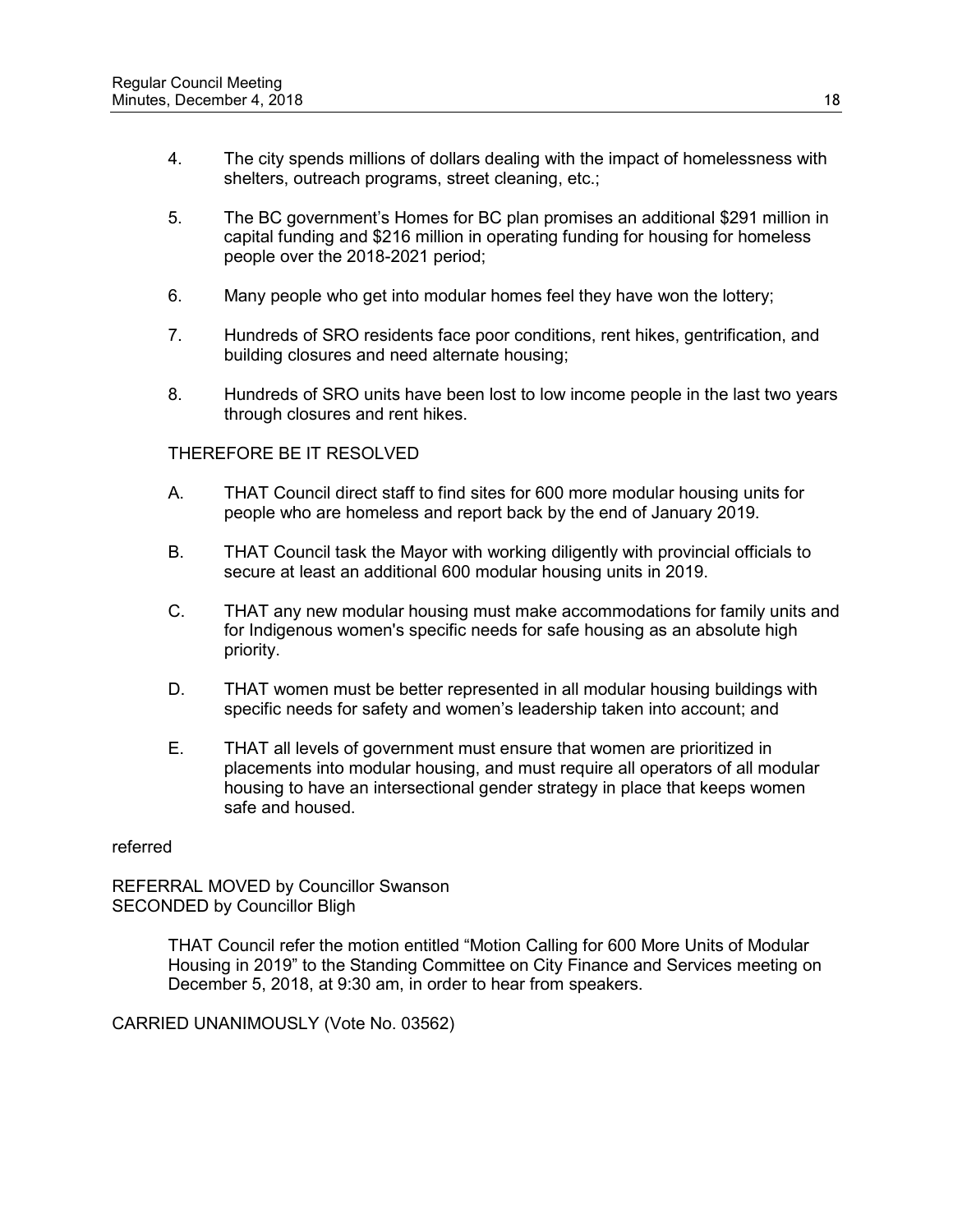# **7. Call for the ABC Plan for an Accountable, Bold and Comprehensive Poverty Reduction Plan for British Columbia**

Councillor Swanson introduced the motion.

Mayor Stewart advised requests to speak to this motion had been received.

MOVED by Councillor Swanson SECONDED by Councillor De Genova

### **WHEREAS**

 $\overline{a}$ 

- 1. The City of Vancouver's website states that: "Poverty is a barrier to prosperity, not an alternative to it";
- 2. Vancouver has the second highest gap in income between rich and poor of Canadian cities<sup>[3](#page-18-0)</sup>, vast visible poverty in the Downtown Eastside, and more than 10% of the working-age population are people who are working poor<sup>[4](#page-18-1)</sup>. Poverty disproportionately affects certain communities in Vancouver, often as the result of historical dispossession, systemic racism and inequality;
- 3. Median personal income in Vancouver is 8 per cent lower than for Canada overall, despite its escalating cost of living. 44% of people in Vancouver, more than 250,000 people, live in families with incomes less than the living wage;
- 4. Many impacts of poverty are experienced at the local level, and local residents pay for poverty in increased health care costs, higher crime, higher demand for community, social and charitable services, lack of school readiness, reduced school success, and lower economic productivity;
- 5. The poorest people in Vancouver are those on welfare or unable to get on welfare. There is an insufficient number of social housing and shelter-rate units to meet the growing need. Vancouver is seeing increasing numbers of homeless people, with a very low vacancy rate, and welfare rates that do not provide enough money to cover food and shelter. As a result, the city spends millions of dollars trying to help people who are homeless and mitigate against the worst impacts of the housing crisis on our most vulnerable residents;
- 6. A long overdue increase in income and disability assistance rates, targeted measures to address the number of women and child living in poverty, rent control (including vacancy control), and legislated targets and timelines, would help ensure that government money spent to reduce poverty would benefit those most marginalized;
- 7. A poverty reduction plan will save lives and money as it is a social and economic investment in our province;

<span id="page-18-0"></span><sup>&</sup>lt;sup>3</sup> "Prosperity for all through a Healthy Communities Approach: Vancouver's Recommendations to the Federal Government's National Poverty Reduction Strategy, July 2017." p 3.

<span id="page-18-1"></span><sup>4</sup> Source: statistics Canada, 2012. Cited in www.policyalternatives.ca/van-working-poverty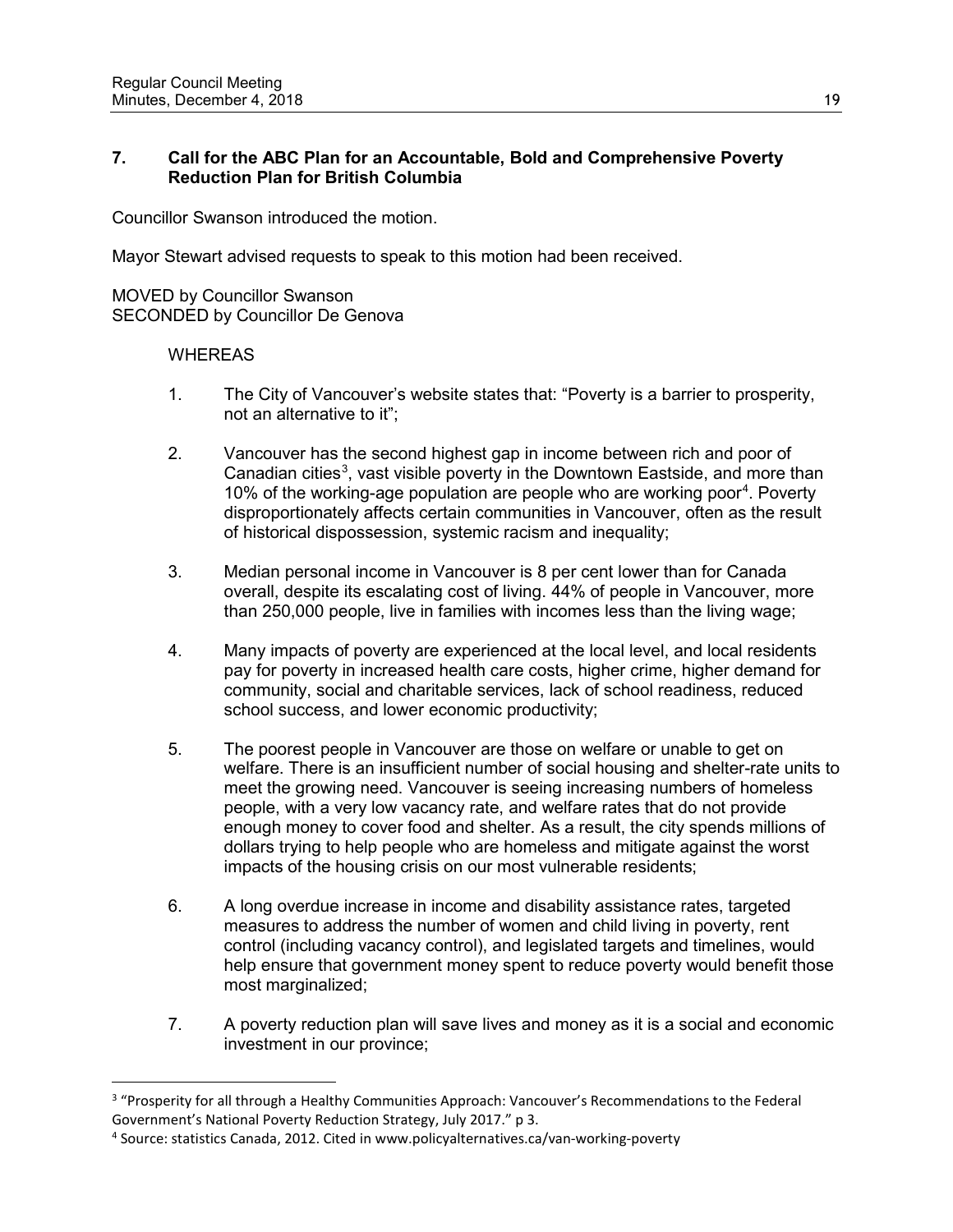- 8. The BC Poverty Reduction Coalition is a broad-based network of over 400 organizations including community and non‐profit groups, faith groups, health organizations, indigenous organizations, businesses, labour organizations, and social policy groups;
- 9. The Coalition has renewed its call for a strong poverty reduction plan for British Columbia by launching the ABC Plan, which outlines an accountable, bold and comprehensive poverty reduction plan to prevent and reduce poverty in British Columbia.

- A. THAT Council support the BC Poverty Reduction Coalition's ABC Plan for an accountable, bold and comprehensive poverty reduction plan for British Columbia as set out on the BC Poverty Reduction Coalition website: [https://www.abcplan.ca/wp-content/uploads/2018/07/Policy-Brief.pdf.](https://www.abcplan.ca/wp-content/uploads/2018/07/Policy-Brief.pdf)
- B. THAT Council advocate to the Provincial Government to develop and implement a provincial poverty reduction strategy that includes the measures within the Accountable, Bold and Comprehensive Poverty Reduction Plan for British Columbia before February 2019, with the commitment that Council will work with the Provincial Government in implementing this plan.

referred

REFERRAL MOVED by Councillor Swanson SECONDED by Councillor Carr

> THAT Council refer the motion entitled "Call for the ABC Plan for an Accountable, Bold and Comprehensive Poverty Reduction Plan for British Columbia" to the Standing Committee on City Finance and Services meeting on December 5, 2018, at 9:30 am, in order to hear from speakers.

CARRIED UNANIMOUSLY (Vote No. 03563)

# **8. A Proposed Alternative to Provincial Encroachment on the City of Vancouver's Municipal Tax Base**

Councillor Bligh introduced the motion.

Mayor Stewart advised requests to speak to this motion had been received.

MOVED by Councillor Bligh SECONDED by Councillor Dominato

# **WHEREAS**

1. Property taxes are the main source of tax revenue for the City of Vancouver and other British Columbia municipalities;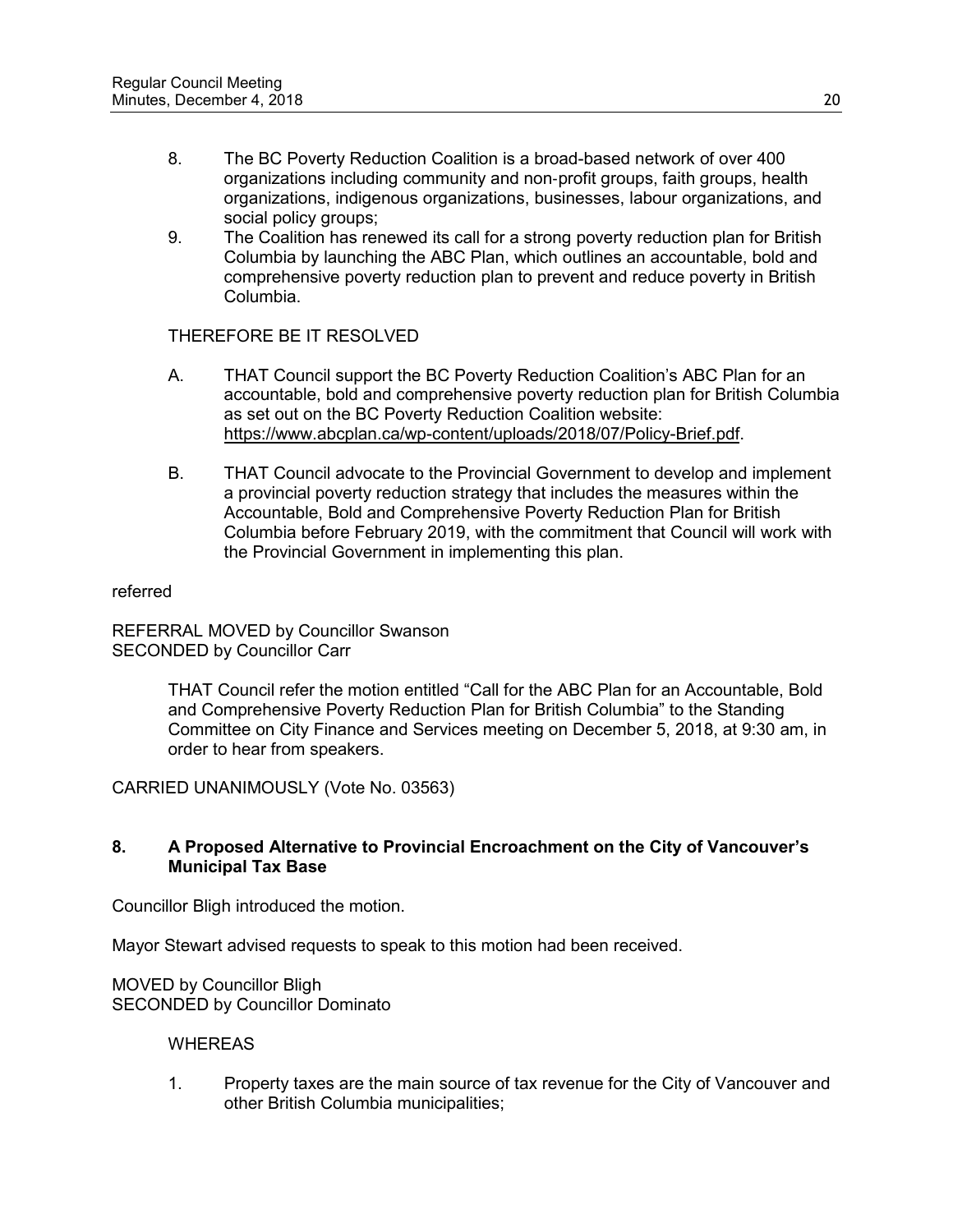- 2. In addition to municipal property taxes, the City of Vancouver also collects school taxes on behalf of the Province and remits these revenues to the Province;
- 3. Starting in 2019, the Province of British Columbia plans to apply a controversial surcharge on the provincial school tax, the proceeds of which will flow to the Province's general tax revenues; [https://www2.gov.bc.ca/gov/content/taxes/property-taxes/annual-property](https://www2.gov.bc.ca/gov/content/taxes/property-taxes/annual-property-tax/school-tax)[tax/school-tax](https://www2.gov.bc.ca/gov/content/taxes/property-taxes/annual-property-tax/school-tax)
- 4. The Province's surcharge on school taxes will apply to most "high-valued residential properties in the province", specifically those assessed at \$3 million or more;
- 5. The Province's school tax surtax rate will be an additional 0.2 percent on the residential portion of properties assessed between \$3 million and \$4 million (i.e., an additional \$2,000 surtax), and 0.4 percent on the residential portion of properties assessed over \$4 million (i.e., an additional \$4,000 surtax per million of assessed value);
- 6. Unlike the provincial school tax, and municipal property taxes, the Province's new surtax is not based on an equitable mill rate – it is based on a straight percentage of assessed value and assumed wealth, and it sets a controversial precedent;
- 7. There is an inequitable collection of the tax from those municipalities that have a higher distribution of homes valued over \$3 million, including the City of Vancouver;
- 8. The Province's surcharge on the provincial school tax represents an encroachment on the City of Vancouver's municipal tax base. Residents could perceive the increase on their property tax bill is a result of municipal financial mismanagement and thus could 'revolt' against City of Vancouver property tax increases.

THAT the Mayor of Vancouver on behalf of City Council send a letter to the Premier, BC Minister of Finance, Leader of the Opposition and Leader of the BC Green Party requesting that the Province withdraw the proposed surcharge on the provincial school tax and recommend that the Province use other tax-generating options available to the Province, such as the progressive income tax system, to fund the BC budget; and

. FURTHER THAT it be noted in the letter to the BC Minister of Finance that the Province's progressive income tax base could more equitably generate the \$250 million in revenue that the surtax is expected to raise toward the provincial budget – e.g., a 0.25-per-cent increase applied to the top income tax bracket would mean that a taxpayer with a net income of less than \$150,000 per year would pay no additional income tax while someone earning a net income of \$250,000 per year would only pay \$250 in additional income tax.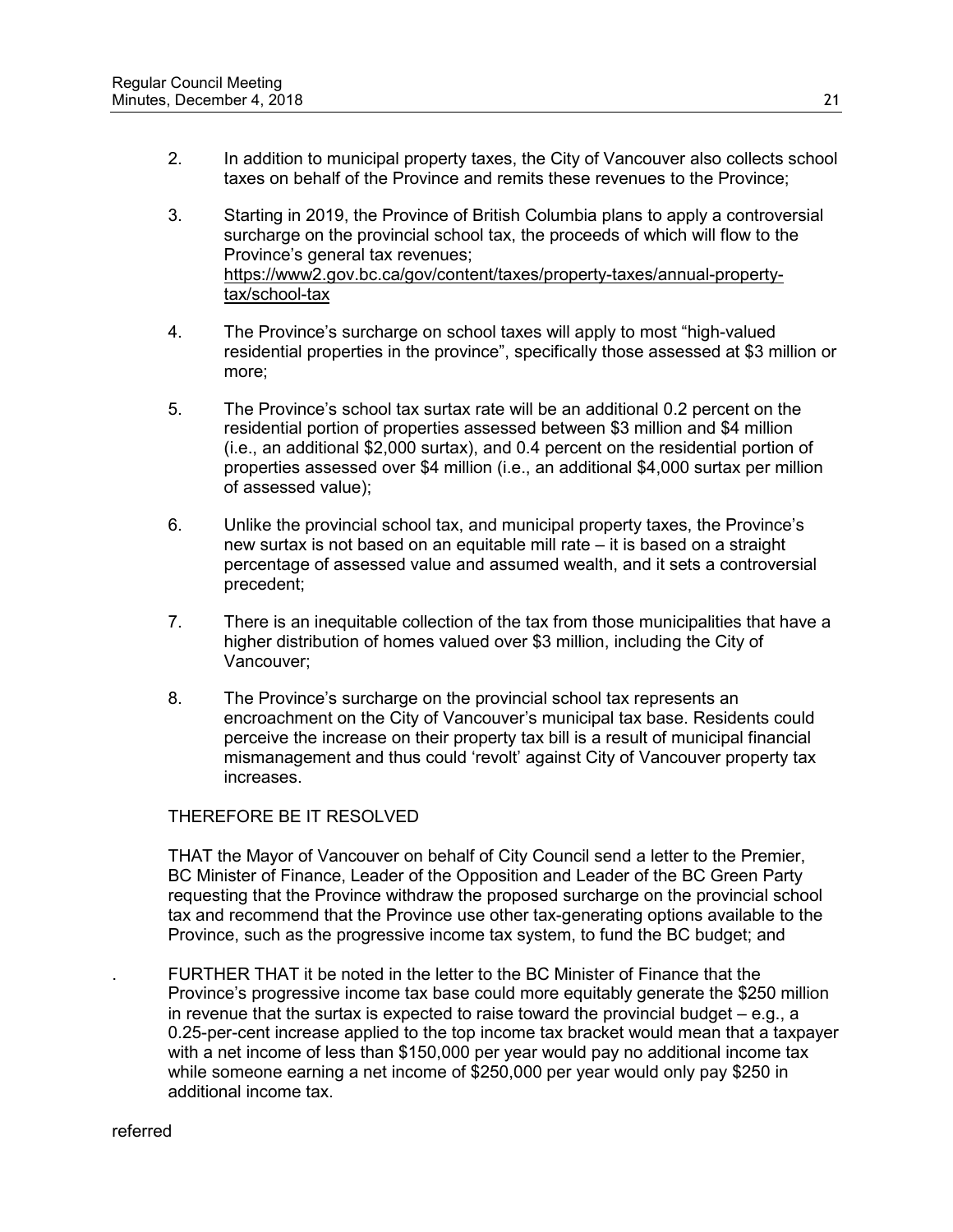REFERRAL MOVED by Councillor Bligh SECONDED by Councillor De Genova

> THAT Council refer the motion entitled "A Proposed Alternative to Provincial Encroachment on the City of Vancouver's Municipal Tax Base" to the Standing Committee on City Finance and Services meeting on December 5, 2018, at 9:30 am, in order to hear from speakers.

CARRIED UNANIMOUSLY (Vote No. 03564)

# **9. Mayor's Office Budget Review**

Councillor Dominato introduced the motion.

Mayor Stewart advised requests to speak to this motion had been received.

MOVED by Councillor Dominato SECONDED by Councillor Kirby-Yung

- 1. The City of Vancouver 2018 Operating Budget allocated \$3.050 million to the direct operational costs of the Mayor and Council, with 43 percent (i.e. \$1.312 million) of that amount allocated to the Mayor and the remaining 57 percent (i.e. \$1.738) million allocated to the activities of the 10 other members of Council;
- 2. The City of Vancouver's 2016 Statement of Financial Information indicates that the Mayor's Office discretionary expenses for 2016 totalled \$783,090 while the discretionary expenses for all City Councillors totalled \$14,517 – collectively less than 2 percent of the Mayor's expenditures;
- 3. The City of Vancouver's 2017 Statement of Financial Information indicates that the Mayor's Office discretionary expenses for 2017 totalled \$706,165 while the discretionary expenses for all City Councillors totalled \$20,880 – collectively less than 3 percent of the Mayor's expenditures;
- 4. During the previous Council term from 2014 to 2018, the Mayor's office budget and discretionary expense fund were the subject of considerable scrutiny, notably substantial expenditures on political staff and consultants;
- 5. In April 2016, Council enacted By-law 11483 (Mayor and Council Remuneration By-law) and By-law 11620 (minor amendment to 11483) to replace By-law 7465 and provide for updated base salaries for Deputy Mayor, Acting Mayor and Councillors, as well as to provide for annual adjustments to Mayor and Councillors' salaries based on the change in the Consumer Price Index for Vancouver (all items) for the 12 months ending October the previous year;
- 6. In June 2016, By-law 11529 (Mayor and Council Expense By-law) was enacted to replace By-law 8904 and established the annual discretionary fund for each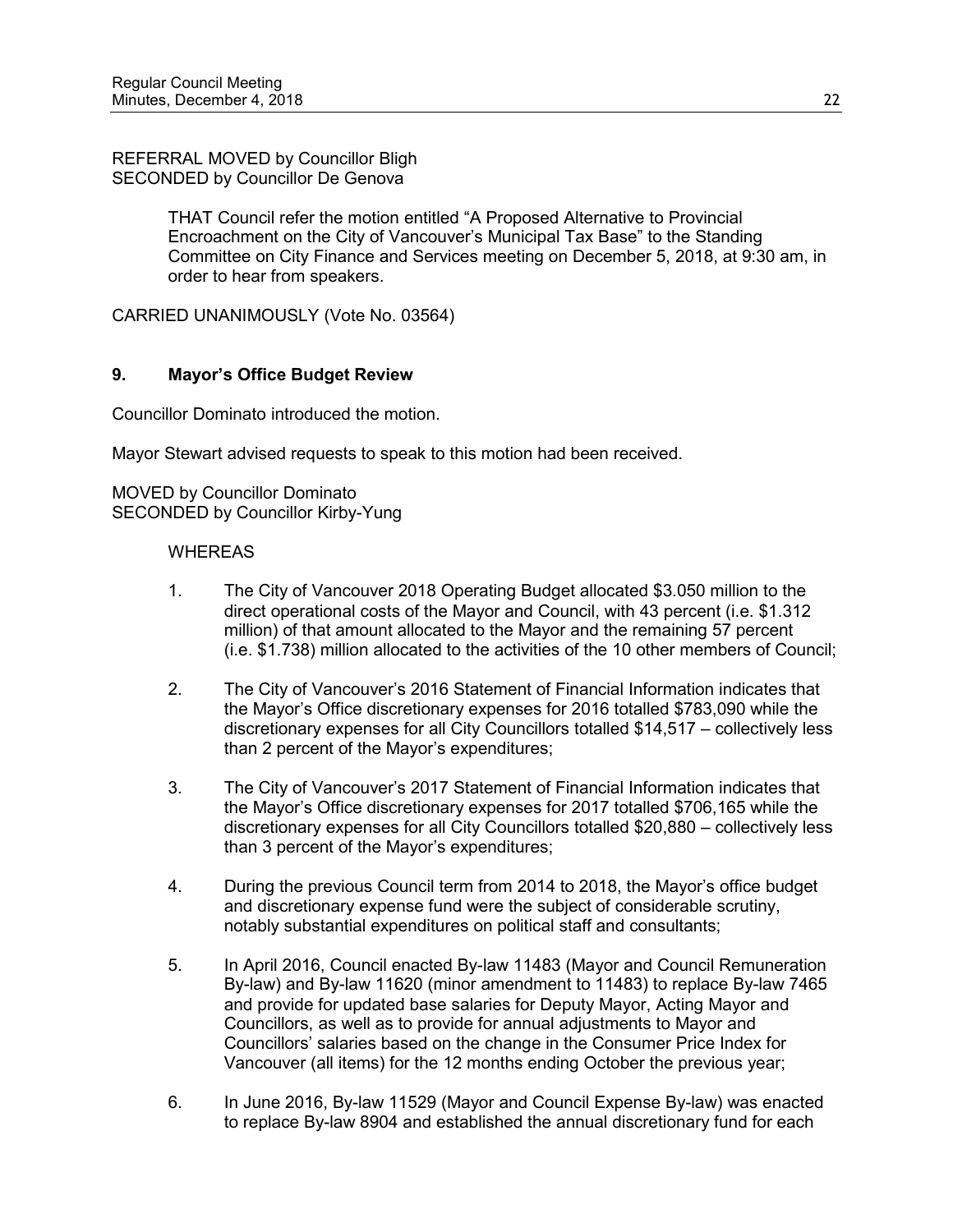Councillor to cover eligible expenses incurred while carrying out constituency activities;

- 7. By-law 11529 (Mayor and Council Expense By-law) included housekeeping amendments to provide clarifications for various eligible expenses, including the Mayor's discretionary fund which includes expenses incurred by the Mayor or his staff for meetings and conferences, travel, communications, consulting/contracting services, research/information gathering, and community outreach;
- 8. Prior to the enactment of By-laws 11483 and 11529, the City of Vancouver 2015 Operating Budget included a substantial 23.6% increase to the Mayor's budget – a \$0.2 million increase to support the Mayor's role as Chair of TransLink Mayors' Council, the Big City Mayors' Caucus, Vancouver Police Board, and Vancouver Economic Commission; [https://vancouver.ca/files/cov/vancouver-2015](https://vancouver.ca/files/cov/vancouver-2015-budget.pdf) [budget.pdf](https://vancouver.ca/files/cov/vancouver-2015-budget.pdf)
- 9. The recent municipal elections in Metro Vancouver have resulted in changes to the makeup of the TransLink Mayors' Council and will potentially lead to changed roles on other bodies such as the Big City Mayors' Caucus;
- 10. Newly-elected Vancouver Mayor Kennedy Stewart has demonstrated his commitment to a different approach to governing, for example, restoring the traditional rotation of the Deputy Mayor duties, as well as appointing Councillors to various boards and committees on a non-partisan basis.

# THEREFORE BE IT RESOLVED

- A. THAT Council direct the 2019 Budget Committee to review the Mayor's Office and Council budgets in the context of current fiscal requirements and the new spirit of equity exhibited by Mayor Stewart, prior to the Special Council meeting on the 2019 budget scheduled for December 11, 2018.
- B. THAT the Chair of the 2019 Budget Committee provide a memo to Council on behalf of the Committee with any recommendations regarding savings and efficiencies that could be achieved within these budgets (to be incorporated into the 2019 Draft Operating Budget), as well as any appropriate options to re-allocate portions of the Mayor's Office budget to support the duties and constituency activities of City Councillors.

# referred

REFERRAL MOVED by Councillor Dominato SECONDED by Councillor Bligh

> THAT Council refer the motion entitled "Mayor's Office Budget Review" to the Standing Committee on City Finance and Services meeting on December 5, 2018, at 9:30 am, in order to hear from speakers.

CARRIED UNANIMOUSLY (Vote No. 03565)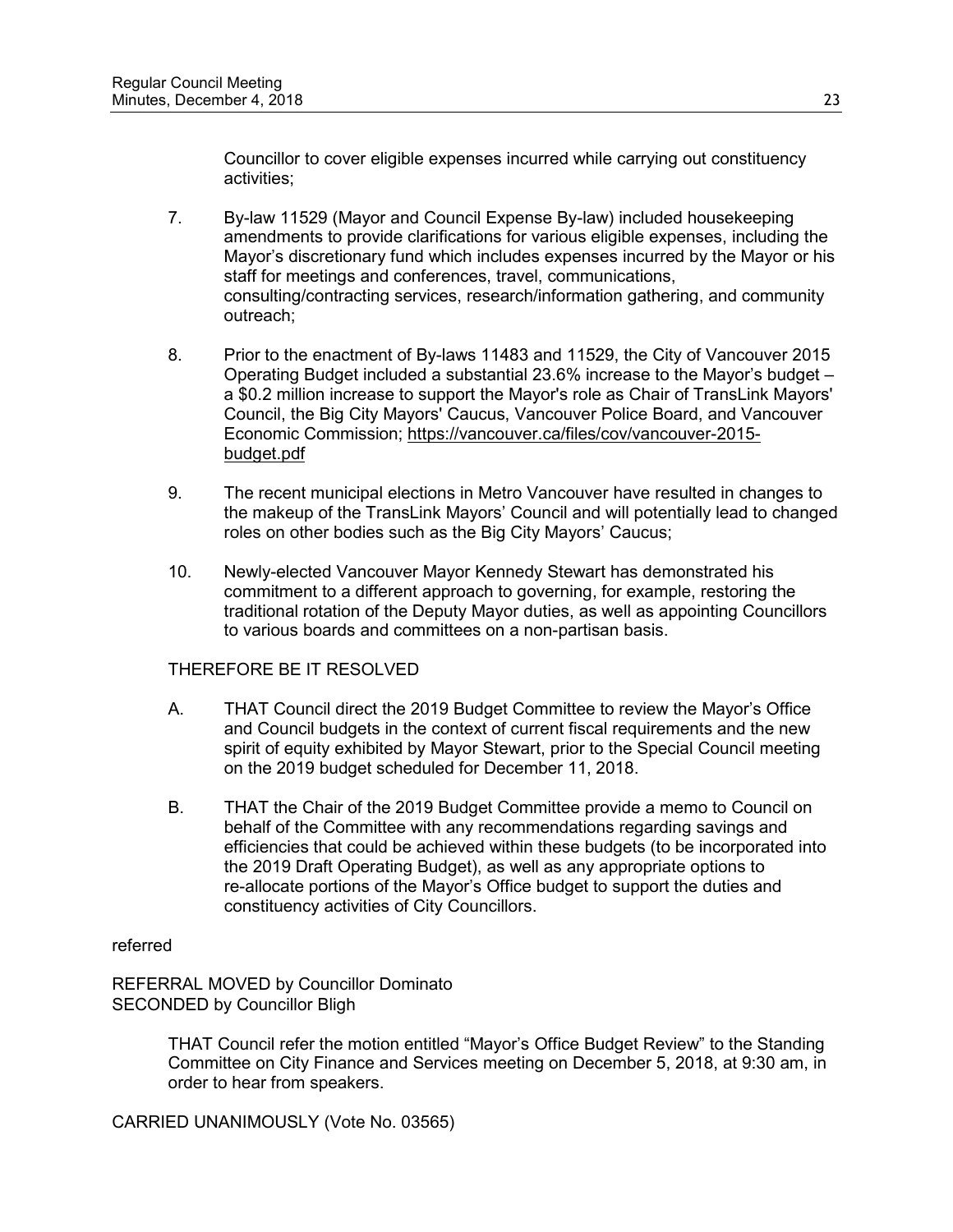### **10. Creating a 'Baseline Review' Task Force**

Councillor Hardwick introduced the motion.

Mayor Stewart advised requests to speak to this motion had been received.

MOVED by Councillor Hardwick SECONDED by Councillor Bligh

#### WHEREAS

- 1. With any newly elected government body, there is a responsibility to understand what the baseline finances are in detail;
- 2. It has been ten (10) years since the City undertook a comprehensive financial review;
- 3. The City's operating budget has doubled since 2008 and the new Council has a duty to understand year over year where the areas of expenditures have increased;
- 4. A review will give the new Council a baseline of knowledge so any financial decisions made going forward can be informed ones;
- 5. A review will provide Council an understanding of what the current and projected financial capacity is of the City and what contingencies, risks, and assumptions have been considered in that determination;
- 6. A review will also help Council identify potential opportunities for efficiencies.

THEREFORE BE IT RESOLVED THAT to ensure the new Council is meeting the responsibilities of building a great city in keeping with its mandate under the *Vancouver Charter* and demonstrating transparency and fiscal responsibility from the start, that:

- A. Council appoint a three (3) member, independent Oversight Commission to undertake a baseline review of all city finances.
- B. Council direct staff to report back to Council by December 18, 2018 with draft Terms of Reference, schedule and details of the review for the Independent Oversight Commission for Council to approve, including a recommended budget for the Commission's work, with an expectation that the Commission reports back to Council by end of February 2019 to help inform current and future financial issues including the 2020 budget planning process. The intent is for an expeditious review process of about six (6) weeks.

referred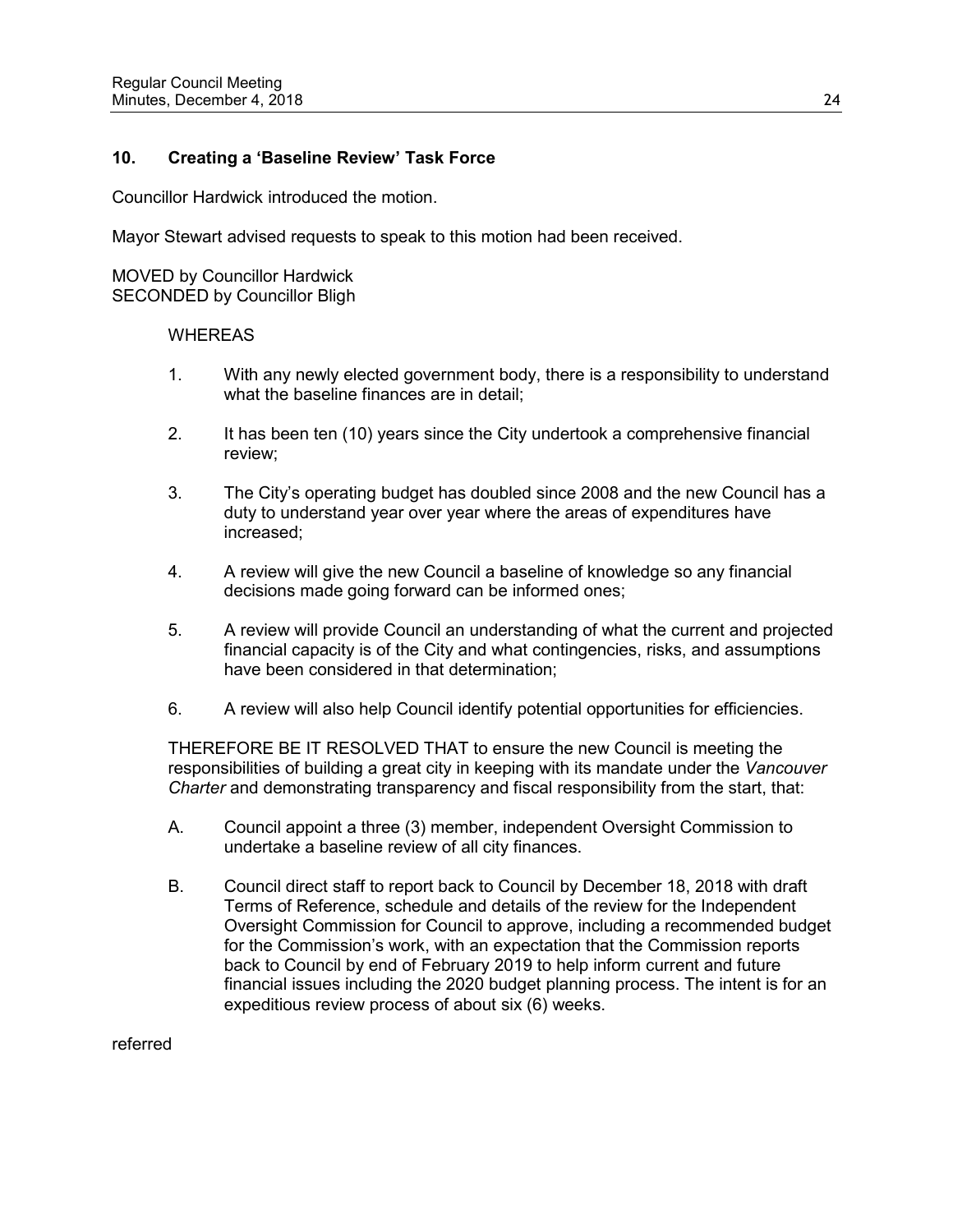REFERRAL MOVED by Councillor Hardwick SECONDED by Councillor Kirby-Yung

> THAT Council refer the motion entitled "Creating a 'Baseline Review' Task Force" to the Standing Committee on City Finance and Services meeting on December 5, 2018, at 9:30 am, in order to hear from speakers.

CARRIED UNANIMOUSLY (Vote No. 03566)

\* \* \* \* \*

*Council recessed at noon and reconvened at 3:02 pm.*

\* \* \* \* \*

# **NOTICE OF MOTION**

# **1. Weddings at Vancouver City Hall**

Councillor De Genova submitted a Notice of Motion on the above-noted matter. The motion will be placed on the December 18, 2018, Regular Council agenda as a Motion on Notice.

# **ENQUIRIES AND OTHER MATTERS**

# **1. Update on Referred Members Motions**

Councillor De Genova requested an update on her request for a list of members motions that have been referred and still require follow-up. The City Manager advised an update will be provided within the week providing this information.

# **2. Money Laundering in the BC Real Estate Sector**

Councillor Boyle requested to extend an invitation to Peter German to present to Council after his report on money laundering in the BC real estate sector is released in the Spring of 2019.

# **3. Rental Booking Policies at Civic Facilities**

Councillor Fry requested a consolidated list of rental booking policies at civic facilities. The City Manager agreed to provide a memo with the information.

\* \* \* \* \*

*Council recessed at 3:17 pm and reconvened at 5:06 pm.*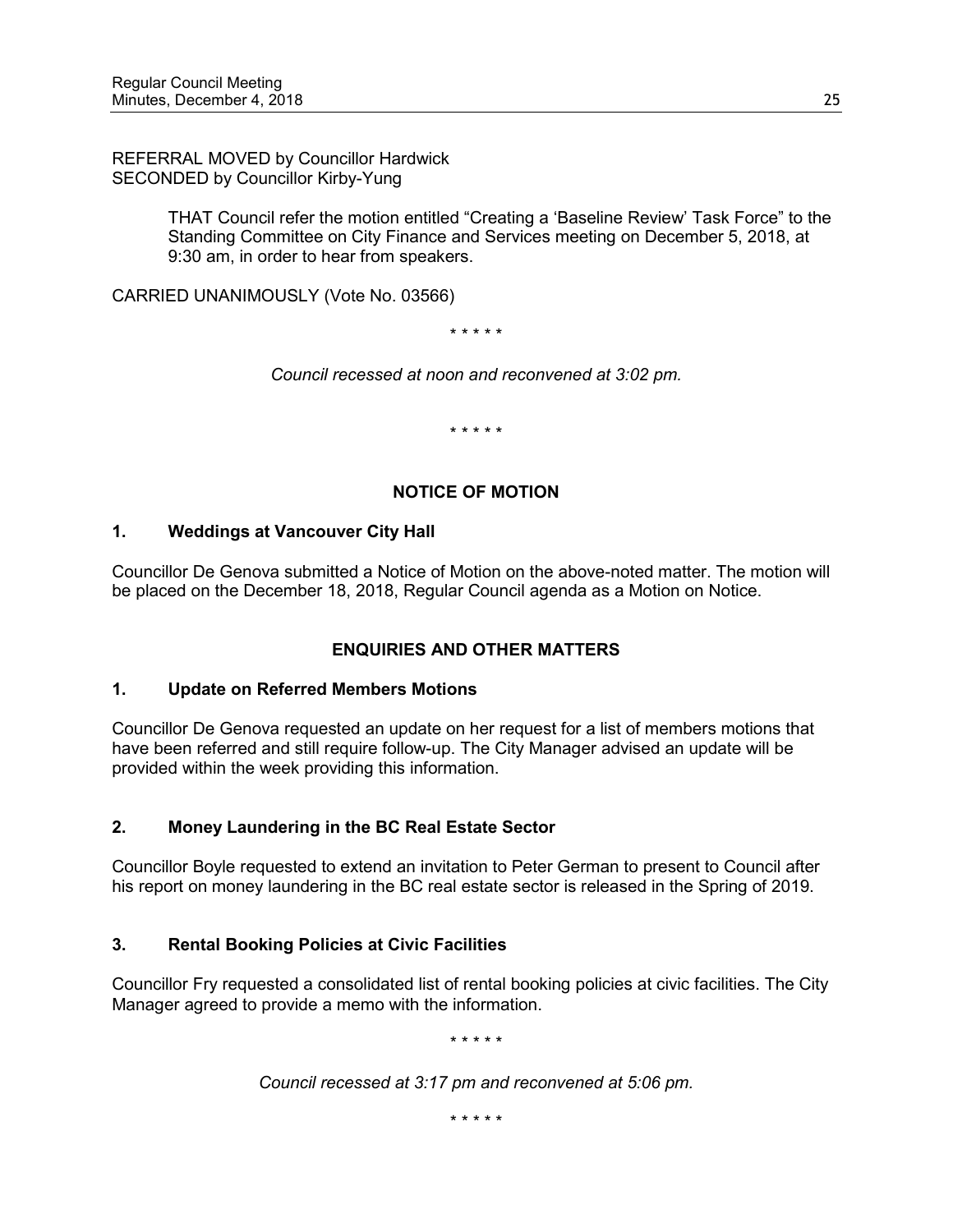# **UNFINISHED BUSINESS**

# **1. Protecting Tenants from Renovictions and Aggressive Buy-Outs**

On November 28, 2018, Vancouver City Council, at its meeting immediately following the Standing Committee on Policy and Strategic Priorities, referred debate and decision on the above-noted motion to the Regular Council meeting to be held December 4, 2018, at 5 pm, as Unfinished Business.

MOVED by Councillor Swanson

- 1. We have a housing emergency in Vancouver and one big part of that emergency is caused when investors renovict tenants from moderately priced rental buildings in order to turn them into luxury commodities;
- 2. We need immediate action to save renters from eviction and to preserve affordable rental housing;
- 3. The Goodman Report on Vancouver apartment building sales from January 2018 through October 24, 2018, says that 56 buildings with 2456 units have been sold in Vancouver;
- 4. A profit motive exists to displace existing long-term residents in order to increase rental revenues;
- 5. Tenants are being approached by their new landlords, sometimes harassed and pressured to accept buy-outs without being fully informed of their rights;
- 6. Such buy-outs are occurring before the landlord is eligible to legally issue notice under the Residential Tenancy Act;
- 7. Many of these tenants have to find new apartments paying hundreds of dollars more per month or move out of the City;
- 8. Evicted tenants have fewer resources left to spend on necessities and in local businesses;
- 9. Losing affordable rental housing stock to renoviction and buyouts will nullify the positive impact of new lower income social housing that governments and non-profits can build;
- 10. The BC Tenancy Policy Guideline of May 2018 says a landlord cannot end a tenancy for the purpose of renovations or repairs if "It is possible to carry out the renovations or repairs without ending the tenancy (i.e. if the tenant is willing to temporarily empty or vacate the unit during the renovations or repairs, and then move back in once they are complete)";
- 11. The buyout and renoviction process is incredibly stressful and anxiety-producing for tenants;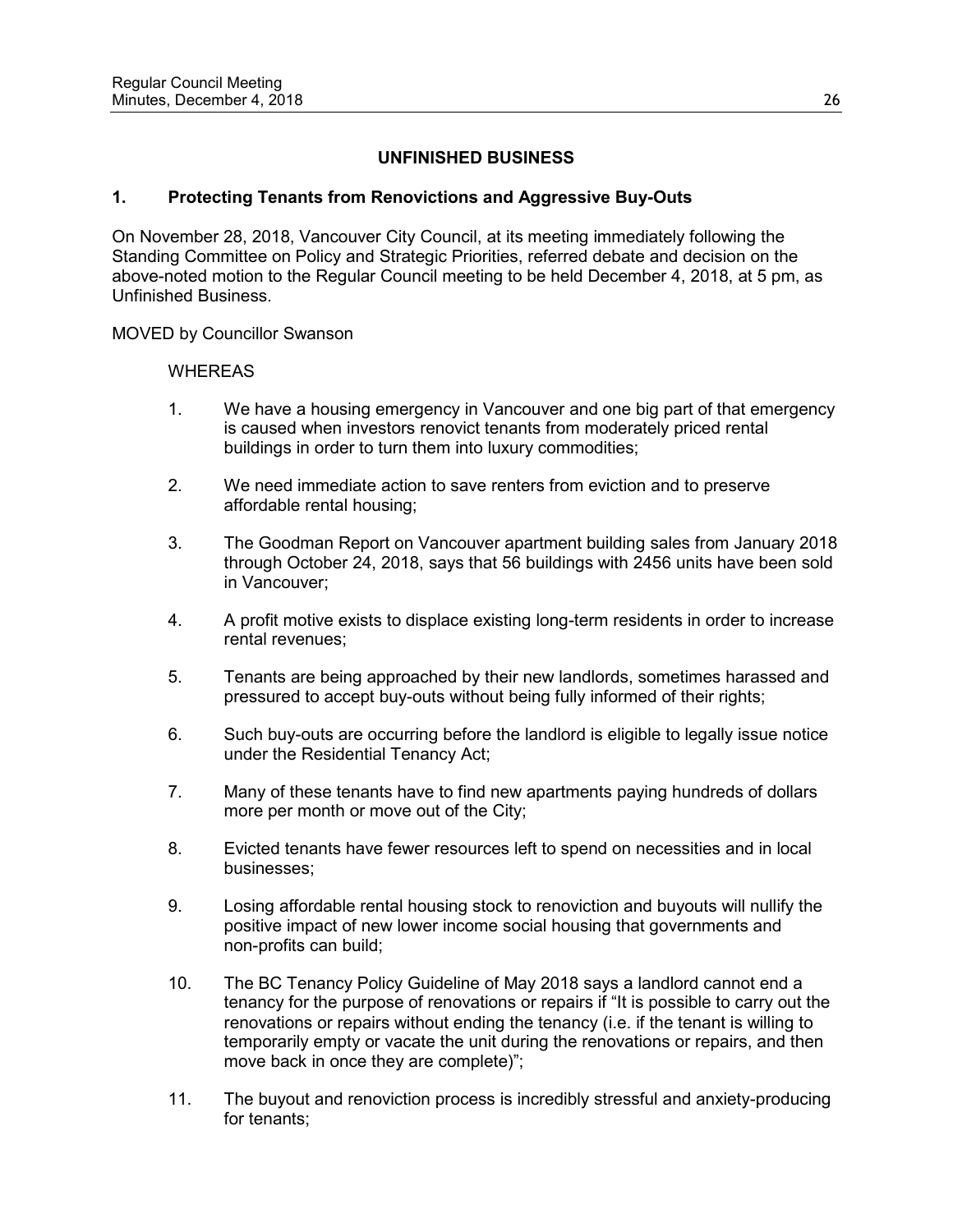- 12. The implementation of vacancy control at the provincial level could substantively resolve some of these problems; and
- 13. The province's Rental Housing Task Force will be making recommendations this month.

- A. THAT the City immediately amend its Tenant Relocation and Protection Policy to the extent of its authority under the *Vancouver Charter* to:
	- i Apply to all forms of rental accommodation, all areas of Vancouver and to all permits which will result in the temporary or permanent displacement of tenants;
	- ii Require landlords to offer displaced tenants the opportunity to temporarily move out for the necessary duration of the renovations without their leases ending or rent increasing, in accordance with the *Residential Tenancy Act* and the Residential Tenancy Branch Policy Guideline 2 of May 2018.
- B. THAT the City devise methods to keep track of all apartment buildings sold in Vancouver and immediately provide affected tenants with information as to their tenancy rights by mail.
- C. THAT the City explore measures, including changes to the *Vancouver Charter* if necessary, to regulate and publicly register all tenant buyouts.
- D. THAT the City immediately and forcefully call on the province to implement effective vacancy controls for British Columbia, or alternatively, to give the City of Vancouver the power to regulate maximum rent increases during and between tenancies.

#### amended

AMENDMENT MOVED by Councillor Carr SECONDED by Councillor Wiebe

> THAT D be amended to insert the words "work with the city" after "call on the province" and strike out "vacancy controls for British Columbia" and insert "vacancy controls for the City of Vancouver", to read as follows:

D. The City immediately and forcefully call on the province to work with the City to implement effective vacancy controls for the city of Vancouver, or alternatively, to give Vancouver the power to regulate maximum rent increases during and between tenancies.

CARRIED (Vote No. 03567) (Councillor Bligh opposed) (Councillor De Genova absent for the vote)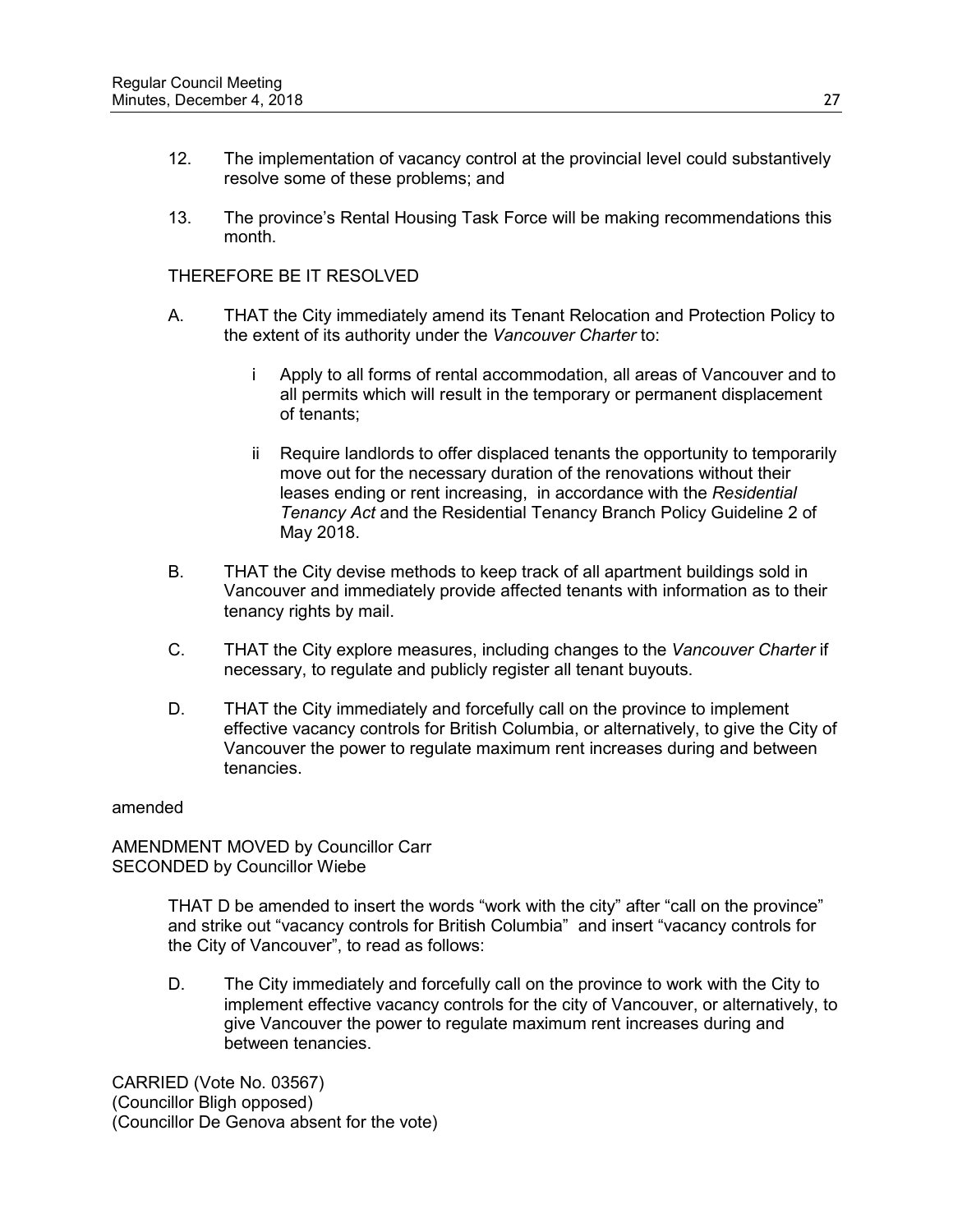AMENDMENT MOVED by Councillor Fry SECONDED by Councillor Carr

THAT the following be inserted as E:

- E. THAT staff report back as early as possible in the first quarter 2019, with:
	- i. Language and a timeline for the City to call upon the province for an immediate amendment to the *Vancouver Charter* permitting the City to pass regulations and perform actions that affect tenancy issues, provided those regulations and actions do not otherwise conflict with the *Residential Tenancy Act*, its regulations, those policy guidelines that relate to it, or the Supreme Court of British Columbia's interpretation thereof;
	- ii. An assessment of staff time and resources, and the impacts of implementing these measures;
	- iii. Other measures the City can undertake to protect tenants from renovictions, demovictions, and aggressive buyouts, in addition to those identified in A, B, C, and D above.

CARRIED UNANIMOUSLY (Vote No. 03568) (Councillor De Genova absent for the vote)

REFERRAL MOVED by Mayor Stewart SECONDED by Councillor Kirby-Yung

> THAT A(i) and D be referred to staff with direction to report back as early as possible in the first quarter 2019 on the impact these policies would have on renters and rental supply in Vancouver.

CARRIED (Vote No. 03569) (Councillors Boyle and Swanson opposed) (Councillor De Genova absent for the vote)

The amendments having carried, the final motion as amended was put and CARRIED UNANIMOUSLY (Vote No. 03570) with Councillor De Genova absent for the vote.

FINAL MOTION AS ADOPTED *Note: Lettering has changed from original motion to incorporate amendments.*

- 1. We have a housing emergency in Vancouver and one big part of that emergency is caused when investors renovict tenants from moderately priced rental buildings in order to turn them into luxury commodities;
- 2. We need immediate action to save renters from eviction and to preserve affordable rental housing;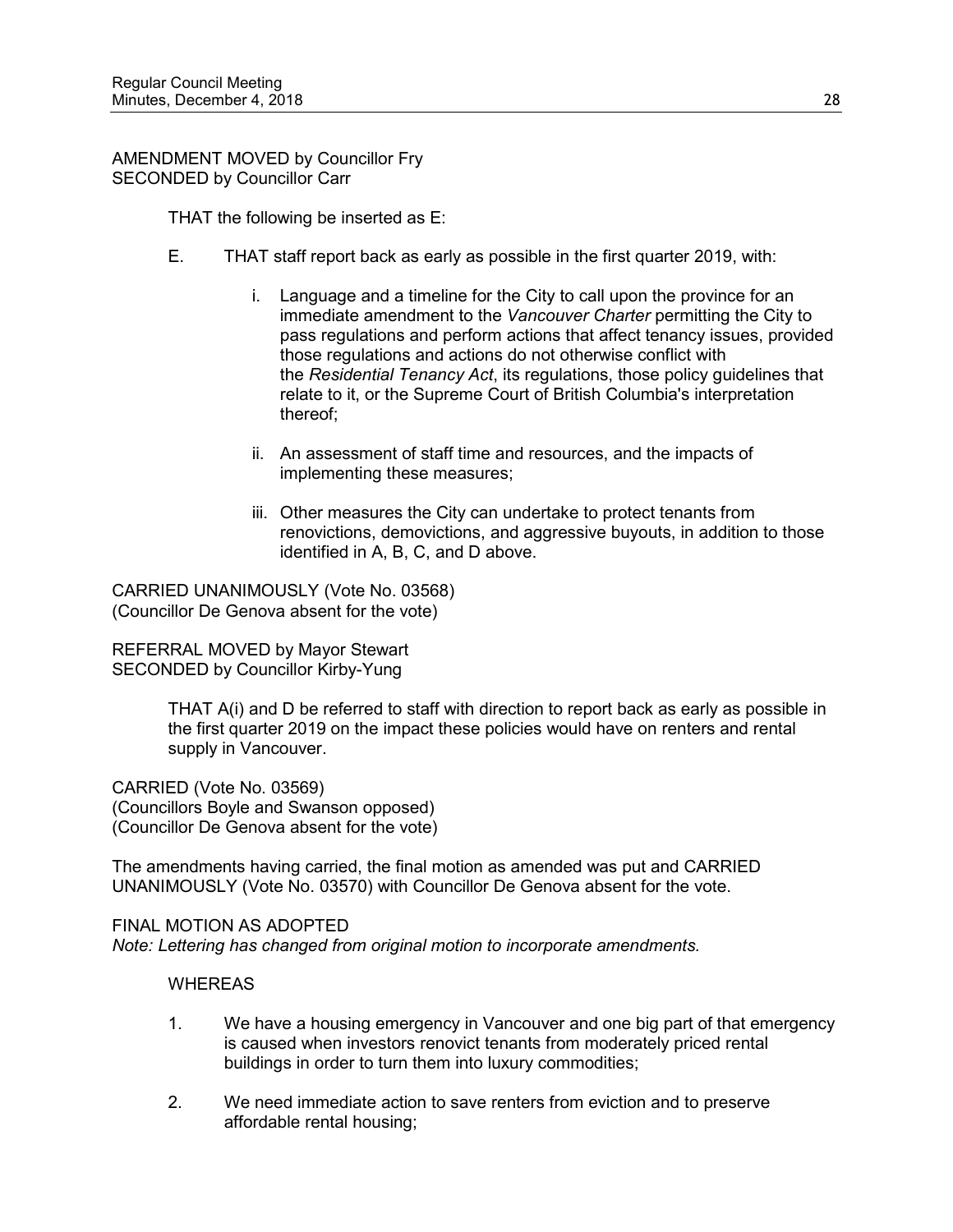- 3. The Goodman Report on Vancouver apartment building sales from January 2018 through October 24, 2018, says that 56 buildings with 2456 units have been sold in Vancouver;
- 4. A profit motive exists to displace existing long-term residents in order to increase rental revenues;
- 5. Tenants are being approached by their new landlords, sometimes harassed and pressured to accept buy-outs without being fully informed of their rights;
- 6. Such buy-outs are occurring before the landlord is eligible to legally issue notice under the Residential Tenancy Act;
- 7. Many of these tenants have to find new apartments paying hundreds of dollars more per month or move out of the City;
- 8. Evicted tenants have fewer resources left to spend on necessities and in local businesses;
- 9. Losing affordable rental housing stock to renoviction and buyouts will nullify the positive impact of new lower income social housing that governments and non-profits can build;
- 10. The BC Tenancy Policy Guideline of May 2018 says a landlord cannot end a tenancy for the purpose of renovations or repairs if "It is possible to carry out the renovations or repairs without ending the tenancy (i.e. if the tenant is willing to temporarily empty or vacate the unit during the renovations or repairs, and then move back in once they are complete)";
- 11. The buyout and renoviction process is incredibly stressful and anxiety-producing for tenants;
- 12. The implementation of vacancy control at the provincial level could substantively resolve some of these problems; and
- 13. The province's Rental Housing Task Force will be making recommendations this month.

- A. THAT the City immediately amend its Tenant Relocation and Protection Policy to the extent of its authority under the *Vancouver Charter* to require landlords to offer displaced tenants the opportunity to temporarily move out for the necessary duration of the renovations without their leases ending or rent increasing, in accordance with the *Residential Tenancy Act* and the Residential Tenancy Branch Policy Guideline 2 of May 2018.
- B. THAT the City devise methods to keep track of all apartment buildings sold in Vancouver and immediately provide affected tenants with information as to their tenancy rights by mail.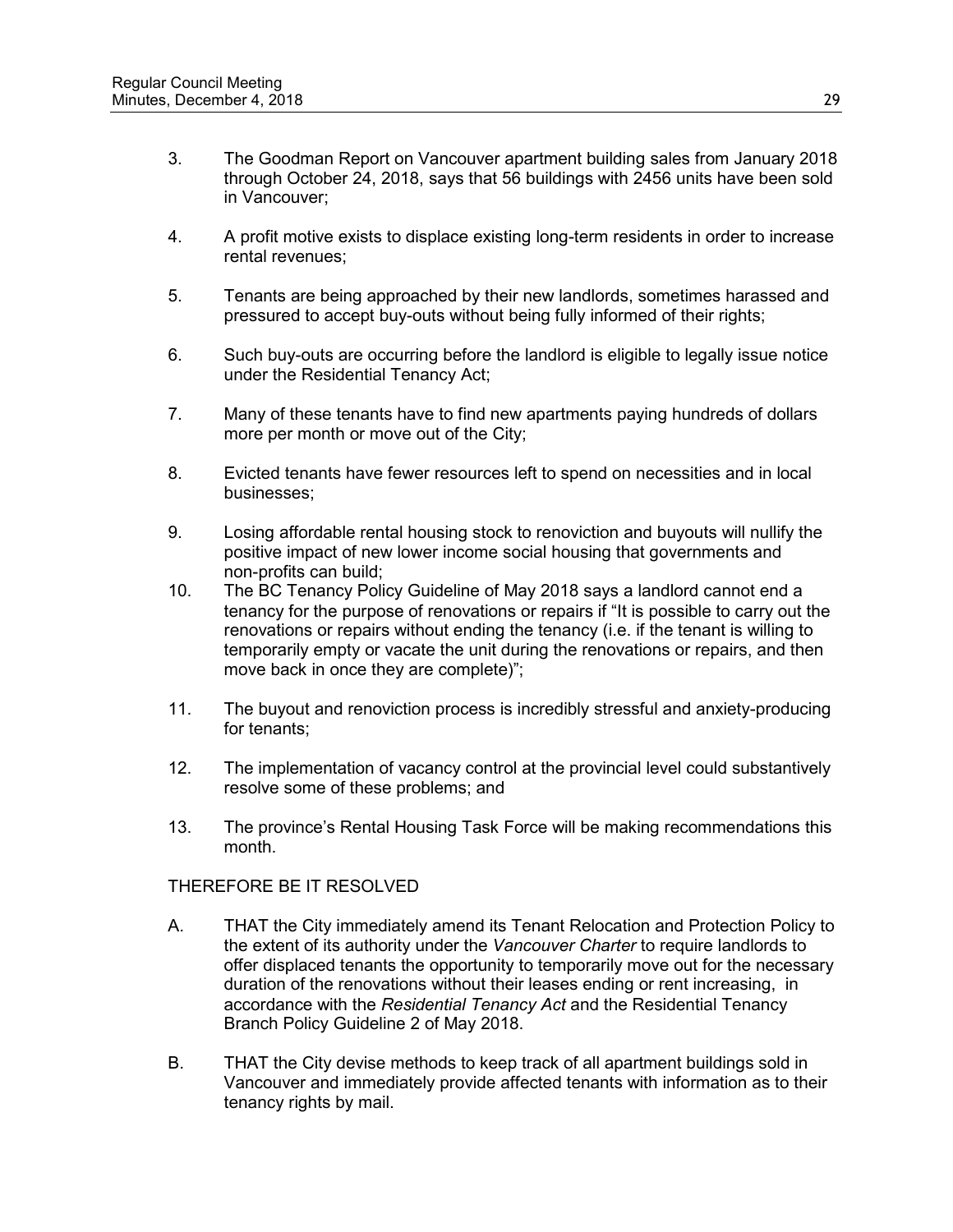- C. THAT the City explore measures, including changes to the *Vancouver Charter* if necessary, to regulate and publicly register all tenant buyouts.
- D. THAT staff report back as early as possible in the first quarter 2019, with:
	- i. Language and a timeline for the City to call upon the province for an immediate amendment to the *Vancouver Charter* permitting the City to pass regulations and perform actions that affect tenancy issues, provided those regulations and actions do not otherwise conflict with the *Residential Tenancy Act*, its regulations, those policy guidelines that relate to it, or the Supreme Court of British Columbia's interpretation thereof;
	- ii. An assessment of staff time and resources, and the impacts of implementing these measures;
	- iii. Other measures the City can undertake to protect tenants from renovictions, demovictions, and aggressive buyouts, in addition to those identified in A, B, and C above.
- E. THAT the following be referred to staff with direction to report back as early as possible in the first quarter 2019 on the impact these policies would have on renters and rental supply in Vancouver:
	- i. The City amend its Tenant Relocation and Protection Policy to the extent of its authority under the *Vancouver Charter* to apply to all forms of rental accommodation, all areas of Vancouver and to all permits which will result in the temporary or permanent displacement of tenants;
	- ii. The City immediately and forcefully call on the province to work with the City to implement effective vacancy controls for the City of Vancouver, or alternatively, to give Vancouver the power to regulate maximum rent increases during and between tenancies.

# **ADJOURNMENT**

MOVED by Councillor Boyle SECONDED by Councillor Dominato

THAT the meeting be adjourned.

CARRIED UNANIMOUSLY

Council adjourned at 5:49 pm.

\* \* \* \* \*